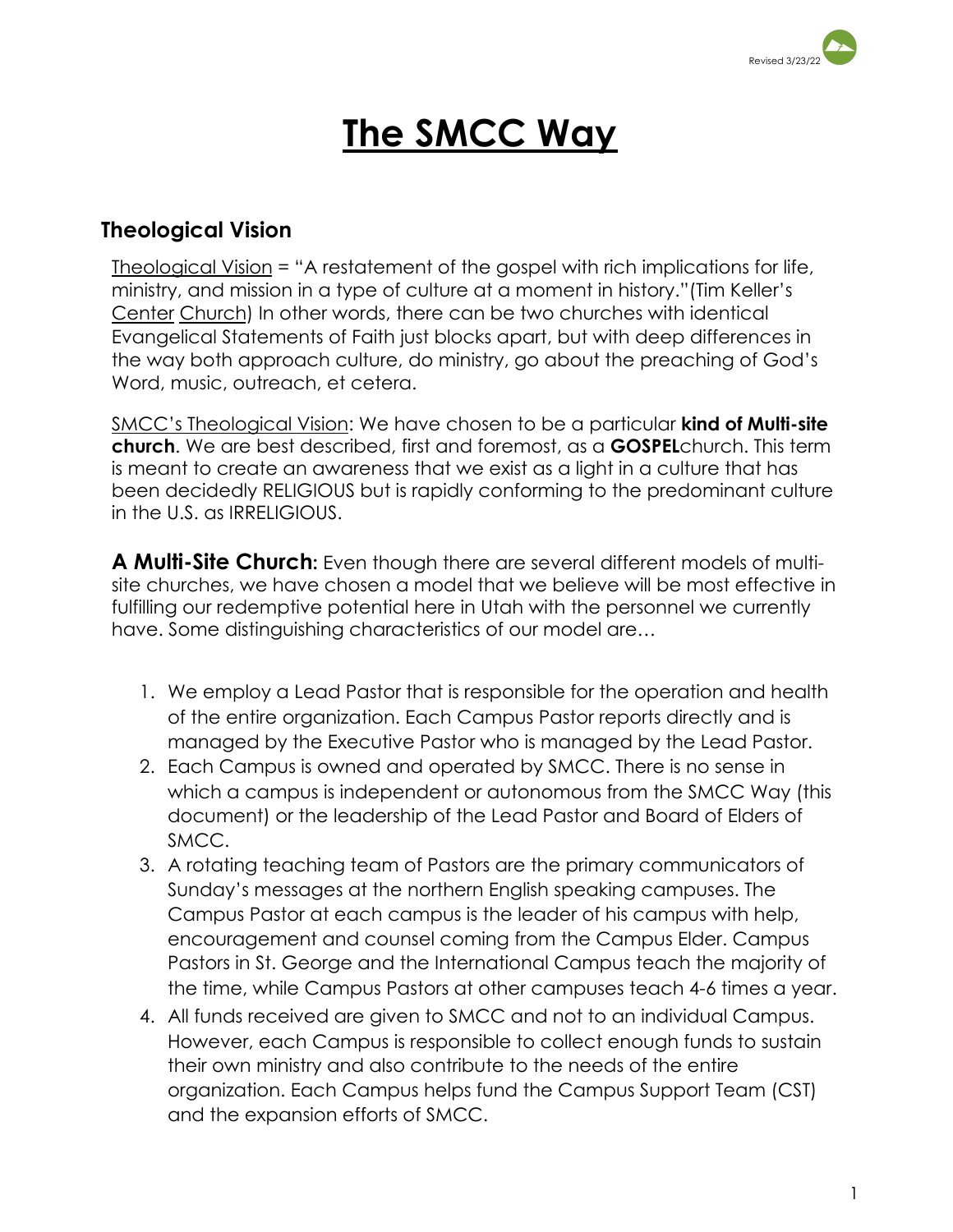

- 5. The Campus Support Team is responsible for all things financial, human resources, administration of Planning Center Online (PCO), curriculum development, Web development and maintenance, graphics and other duties that assist all campuses in successfully carrying out their ministries.
- 6. SMCC is staff led, Elder protected. The Lead Pastor has a continuous seat on that team and is responsible to run the day to day affairs of the church. Therefore, this team (board) of Elders acts as a board of directors; giving input on every major decision, be it strategic, theological or philosophical in nature.
- 7. Our goal is to continue to establish new campuses throughout Utah. We intend to keep a distance of at least 10 minutes driving time between each campus. We will not establish a new campus until we have fully funded the normal ministry needs of existing campuses. We will not establish a campus unless we believe that it has a growth potential of at least 500 attendees.

**A GOSPEL Church:** This is perhaps the most misunderstood and least appreciated contribution SMCC can make to the greater Christian witness in Utah. We seek to define ourselves as GOSPEL CENTERED as opposed to RELIGIOUS (nicely described as the "Older Brother" in Keller's Prodigal God) and the IRRELIGIOUS (nicely described as the "Younger Brother" in Keller's Prodigal God).

## ➢ **Religion =**

- **○** A worldview in which I maintain a central place in my own devotion and loyalties. In this worldview, God exists to serve me and my dreams.
- **○** My goal is to obligate God through good works and devotion, believing that He owes me whatever I have "earned" from Him in regards to salvation, blessings, or His favor.
- **○** In this Religious mode, if anything good happens in my life it is because of my success in performing religious duties that make me acceptable / loveable / bless-able to God.

## ➢ **Irreligion =**

- **○** A worldview in which I maintain a central place in my own devotion and loyalties. In this worldview there is no God to appeal to (or I consider him irrelevant) I am on my own to determine my own meaning and purpose in life.
- **○** My goal is to get for myself whatever it is that will make my life meaningful and happy according to my subjective ideas.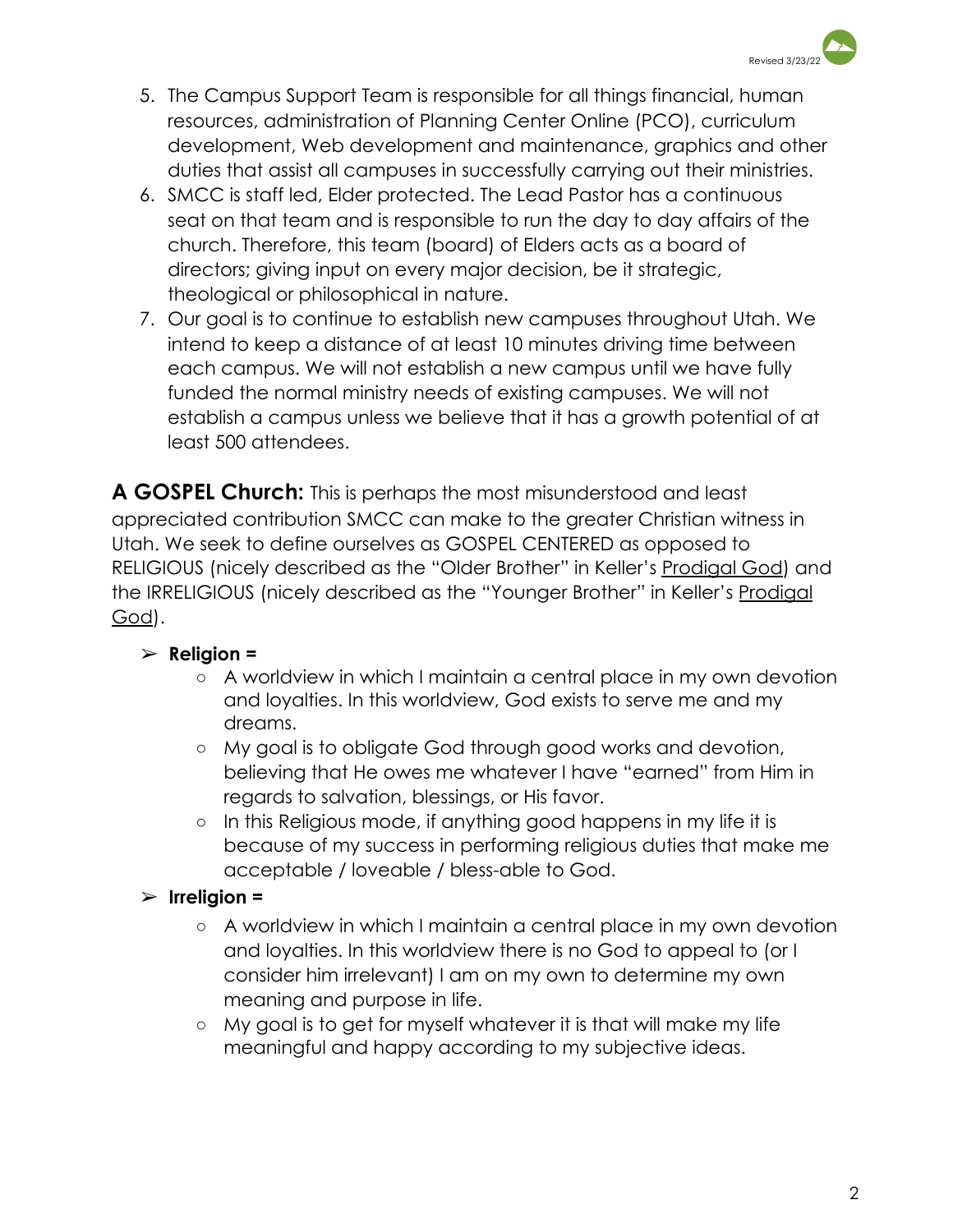

**○** In this irreligious mode, I must earn or take everything I get from others or from the world. Everything depends on my own abilities to do what is necessary to gain the power, acclaim, affection or whatever else it is that will give me what I think I need.

## ➢ **Gospel =**

- **○** A worldview in which God maintains a central place in my devotion and loyalties. In this worldview I exist to serve God and His Kingdom purposes as defined by Jesus.
- **○** My goal is to learn to trust and love Him more completely; and in this way bring honor and glory to Him.
- **○** In this Gospel mode, I don't earn anything from Him I simply receive from him. I am acceptable / loveable / bless-able to Him on the basis of my relationship to Christ.

### SMCC's Theological Vision:

Another thing that distinguishes us from other Evangelical churches is that we are on a particular **MISSION.**We want to be known as "the first church that comes to mind when someone considers where they might want to bring their LDS friend who has just consented to give Christianity a "try." **SMCC's Unique Evangelistic Passion:**the desired salvation of disenfranchised Mormons drives the mission and values of SMCC, and contributes to the delight in everything we do.

Another thing that distinguishes SMCC from other churches is that we are one church that meets in many locations. What this means is that we believe that we have come to a place where the SMCC WAY has proved to be effective over time. It doesn't depend on a major personality or communicator. The "secret sauce" that we want modeled and repeated at each campus is found in this document – it is The SMCC Way. Even though the average person at any particular campus will identify with and appreciate the people and ministry of their campus, we want them to see themselves as part of the SMCC family. Hopefully, over time, this identification and appreciation of the SMCC Mission, Vision and Values will result in a cooperative effort to pray for, participate in and fund ongoing strategic initiatives. An example of that is the starting of a new Campus. Another example would be the funding of a new building for an existing campus. We want SMCC to be a family that has joined together to accomplish great things with God in Utah; spreading His fame by growing the Kingdom of God here.

**Key Observatio**n: One of the reasons many disenfranchised Mormons remain outside a Christian church is that they do not trust that a church will tell them the truth about God or love them unconditionally.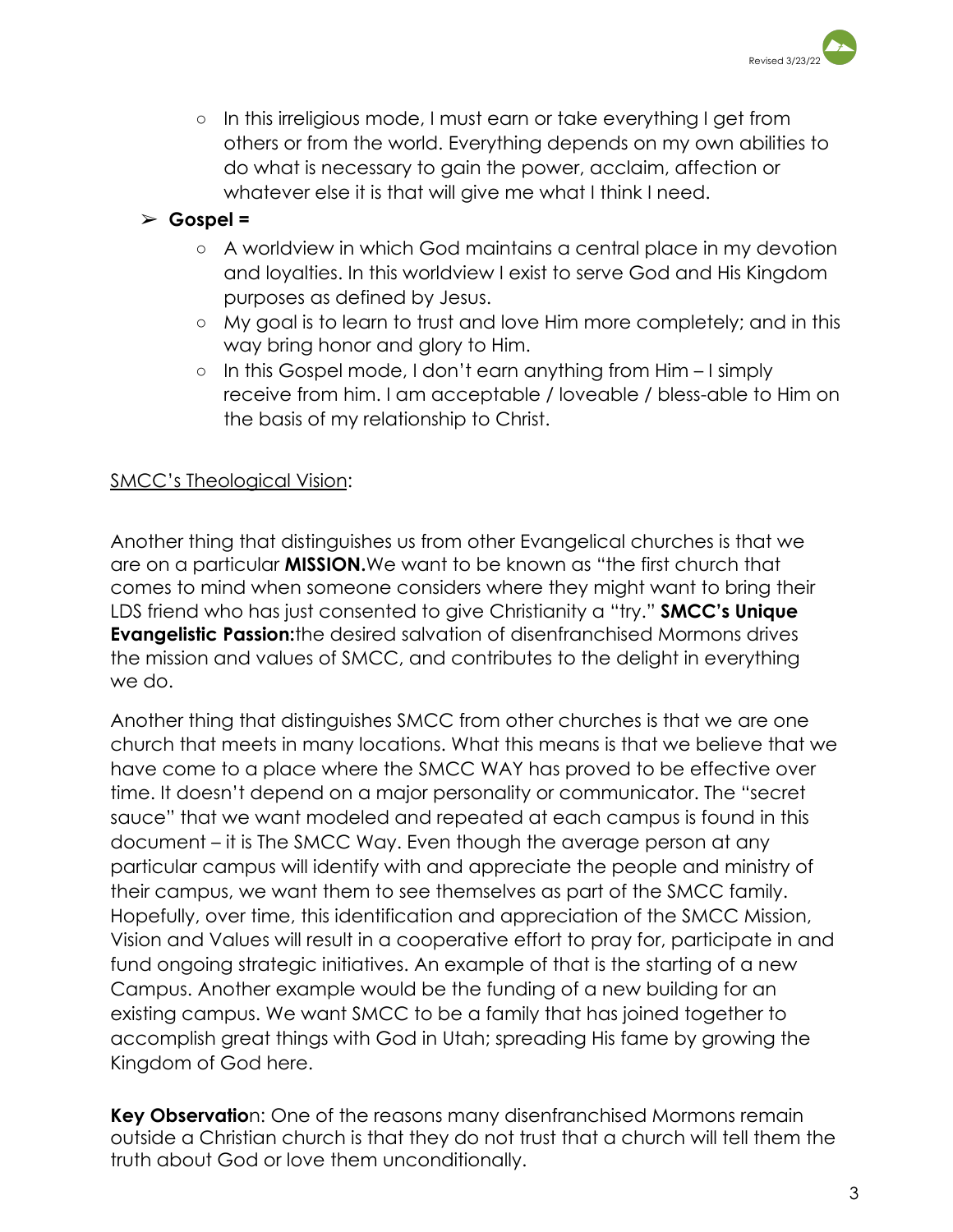

**Our Challenge**: Winning people's trust so that we can effectively share the Good News with them and see them follow Christ and grow in Him. Therefore, one thing that will be said about SMCC is that **we can be trusted**.

## **Our Mission**: **We exist to help AS MANY PEOPLE AS POSSIBLE take their NEXT STEP toward becoming FULLY DEVOTED and FULLY DELIGHTED (FDFD) followers of Jesus Christ.**

- $\triangleright$  AS MANY PEOPLE AS POSSIBLE SMCC is committed to reaching its "redemptive potential." In other words, we want to continue to grow our capacity to reach as many people as possible while depending on God to fill that capacity with His "sheep." We will never be comfortable with nongrowth. If we don't continue to grow in the number of people we serve and the number of people taking their next step of growth, we will reexamine our methods and philosophy of ministry. We are more interested in effectiveness than we are a particular approach to ministry. Our ministry model could be called "ATTRACTIONAL." However, in being 'attractional" we haven't given in to the error of preaching "man-centered" sermons or compromising on the hard things that are required to be said if the Gospel is to be proclaimed accurately. We are not and will never be a church for "Insiders." We understand that there is a gravitational pull in that direction, so we are vigilant in keeping SMCC a place where people with no background in Evangelical or Gospel Christianity can come and understand and enjoy everything they hear and see. We are on a mission for and with God to spread His fame as far as possible and to saturate Utah with a Gospel witness for Him (see the Great Commission in Matthew 28:18-20). This means we will take extraordinary and, at times, risky steps to accomplish this goal.
- ➢ TAKE THEIR NEXT STEP (Part One) SMCC is committed to NOT making it more difficult for those that are coming to Christ than it already is (see the Jerusalem Council decision by Peter: **Acts 15:19***"It is my judgment, therefore, that we should not make it difficult for the Gentiles who are turning to God" ).* Unfortunately, too many churches are geared for the "Insider." These are the people who already know their way around the Bible, the customs and practices of church, and the nuances of "Christian-speak." Each person at SMCC is INVITED (not expected) to take their next step.
	- o An example of a NEXT STEP is inviting new people to "Connect Now." This is an opportunity to get their questions answered and spend some face to face time with Pastors. Other examples include…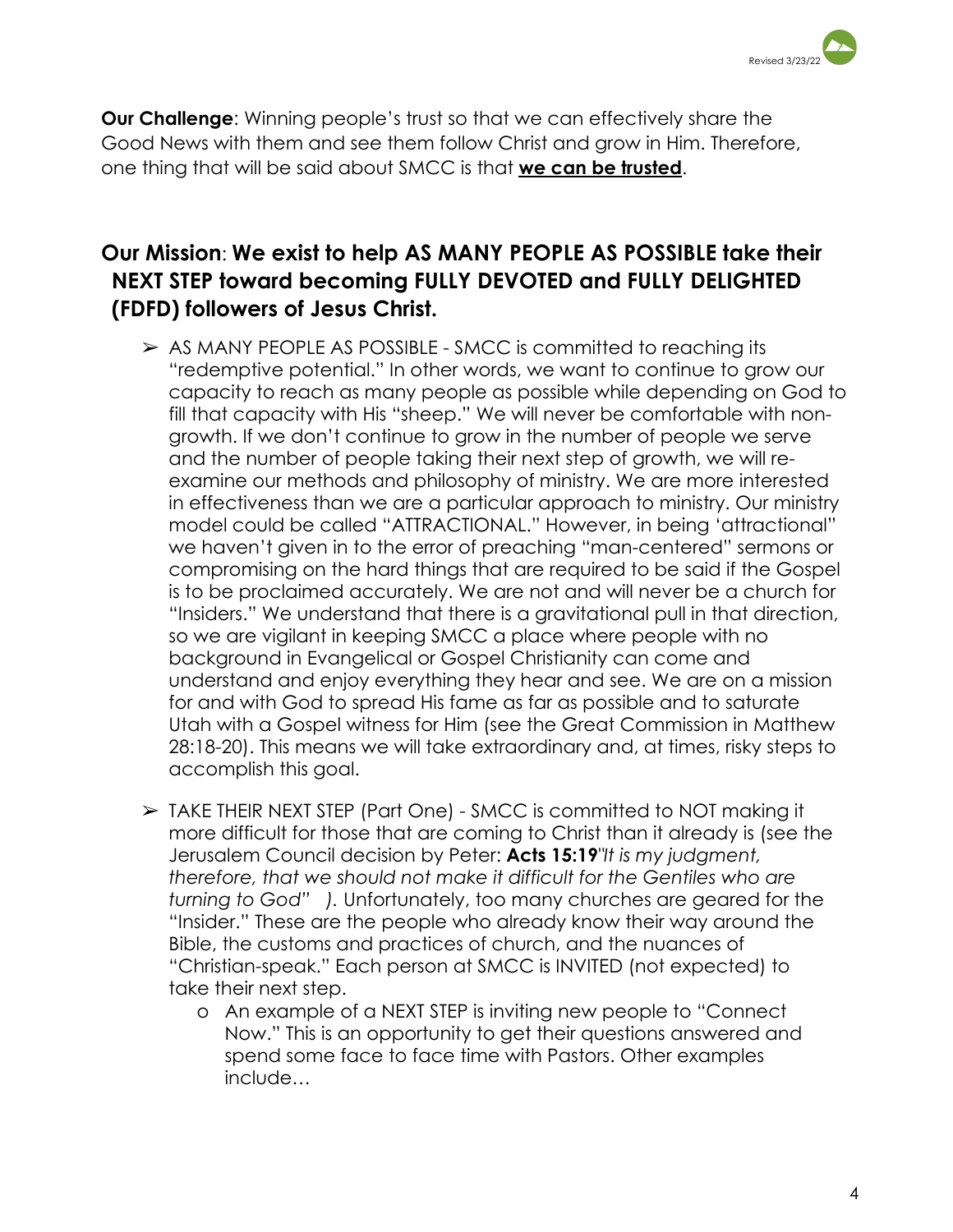

- o SMCC U Class
- o Baptism
- o Small Group Bible Studies of any kind
- o Serving in SMCC ministries or outside the walls of SMCC
- o Leadership Of a small group or ministry
- o Becoming a growing giver to the ministry of SMCC
- ➢ TAKE THEIR NEXT STEP (Part Two) Instead of challenging people to go from "no faith" or "wrong faith" (zero) to a "mature" Christian faith (100) quickly or all at once; we instead **invite** them to take their "next step" on their faith journey toward full devotion and full delight in Christ. The reality is, we aren't trying to GET anyone to DO anything. Our posture is one in which we MODEL JOY in our journey and then INVITE others to ENVIRONMENTS that are specifically designed for them to take their NEXT STEP. This approach allows each person to first appreciate what God HAS DONE for them before they take their first steps toward Him. Our hope is that they continue this journey, taking steps of faith that correspond to where they "really are" in their walk with God, instead of trying to live up to a standard they assume we have set for them. Our goal is to lead people to a place where they respond to the authority of God in their life, instead of "church" authority. We never want someone to feel like they are our "project." No one at SMCC should fear disappointing us (the leadership of SMCC) or letting us down. We are all here to serve others with no strings attached. Hopefully, this will lead to an environment where people don't feel the need to "fake it" in order to belong at SMCC. One of the ways our Theological Vision is reinforced by this aspect of our Mission Statement is this: we will not expect or pressure in any way our people to make a DECISION – on the spot or right away. We believe that these calls for a decision are often ways to manipulate people during an emotional moment. We understand that people do make commitments during emotionally charged times, but we will not try to take advantage of that. We value the steady, long, and respectful approach in seeking to develop Christ-like values and character in each person that God entrusts to us.
- ➢ TAKE THEIR NEXT STEP (Part Three) In this approach everyone has a next step – it keeps our church from being split into two groups; those who "get it" and those that "don't."Jesus had two categories; LOST and FOUND, not "mature" and "immature," or "good and bad," et cetera. We want everyone to know that they have a next step to take, no matter where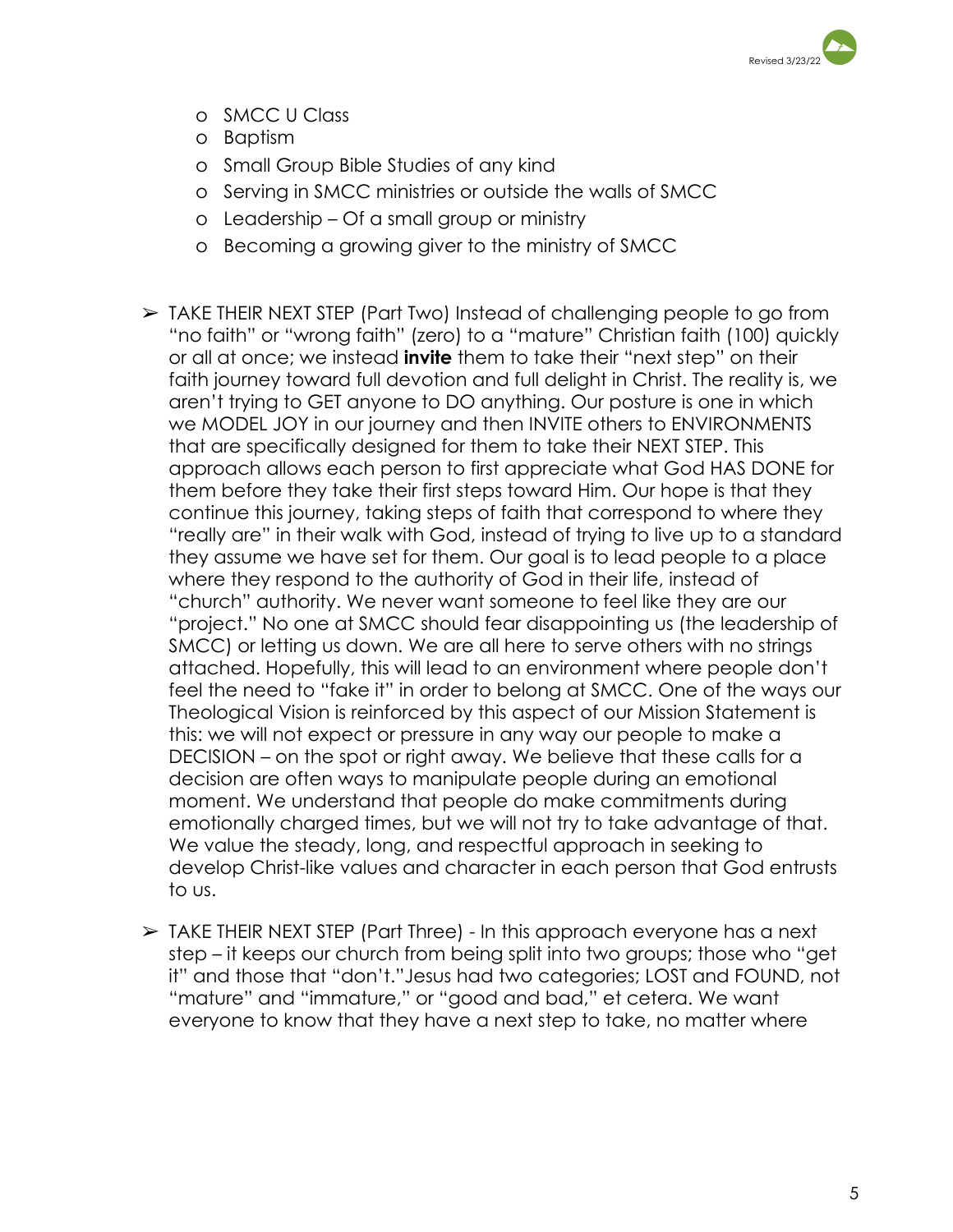

they are at in their personal spiritual journey. We also want everyone to know that grace is required and will be given during this process at SMCC. Therefore, everyone has a "next step" that they can take with joy.

- ➢ FULLY DEVOTED and FULLY DELIGHTED (Part One) In the Great Commission (Matthew 28) Jesus Christ challenged his disciples to go into all the world making disciples of all people groups. Then he said that they were to do this by *"teaching them to obey all that I have commanded…"* Full devotion to Christ is full submission to everything Christ commanded. And this submission is the result of a growing trust that God's will and ways are good and that He has our best interest at heart. Full devotion to Christ is the path to full enjoyment in Christ because our obedience places us in a place for God to grow us and change our character. Therefore, we will continually emphasize that all of God's commands are good for us.
- ➢ FULLY DEVOTED and FULLY DELIGHTED (Part Two)- God is most glorified in us when we delight to do His will. Our compelling motivation as believers is the knowledge and appreciation that God is of supreme value and most worthy of glory, honor and obedience. Therefore, we INVITE people to pursue what is in their own best interest; that is, full devotion to Christ. This means that instead of seeking to motivate our people through an appeal to OBLIGATION or DUTY (guilt and shame), we will continue to motivate them and appeal to them on the basis of what is consistent with their own joy (Christian Hedonism – See John Piper's Desiring God). In other words, we believe that the best life possible is the life lived for the glory of God and consistent with his purposes.
- ➢ FULLY DEVOTED and FULLY DELIGHTED (Part Three) Devotion without delight is very difficult to maintain. At SMCC we use the following shorthand way of describing the Gospel: "We are way more wicked, depraved, rebellious and sinful than we ever could have imagined. And at the very same time, we are far more loved, forgiven, and accepted in Jesus Christ than we ever could have hoped." The Gospel is BAD NEWS (we have failed to honor God and we deserve His punishment) before it is GOOD NEWS (In Jesus Christ God provided a substitute who would die for our sins and take our punishment on Himself). We invite our people to obey the commands of God, knowing that their failure to do so perfectly is not going to result in condemnation (Romans 8:1). The knowledge of God's grace and goodness to us in the person of Jesus Christ makes us able to devote ourselves to godliness because, ultimately, we know we cannot fail. That leads to devotion with delight. God delights in us no matter what progress we've made in our devotion to Him. We like to say,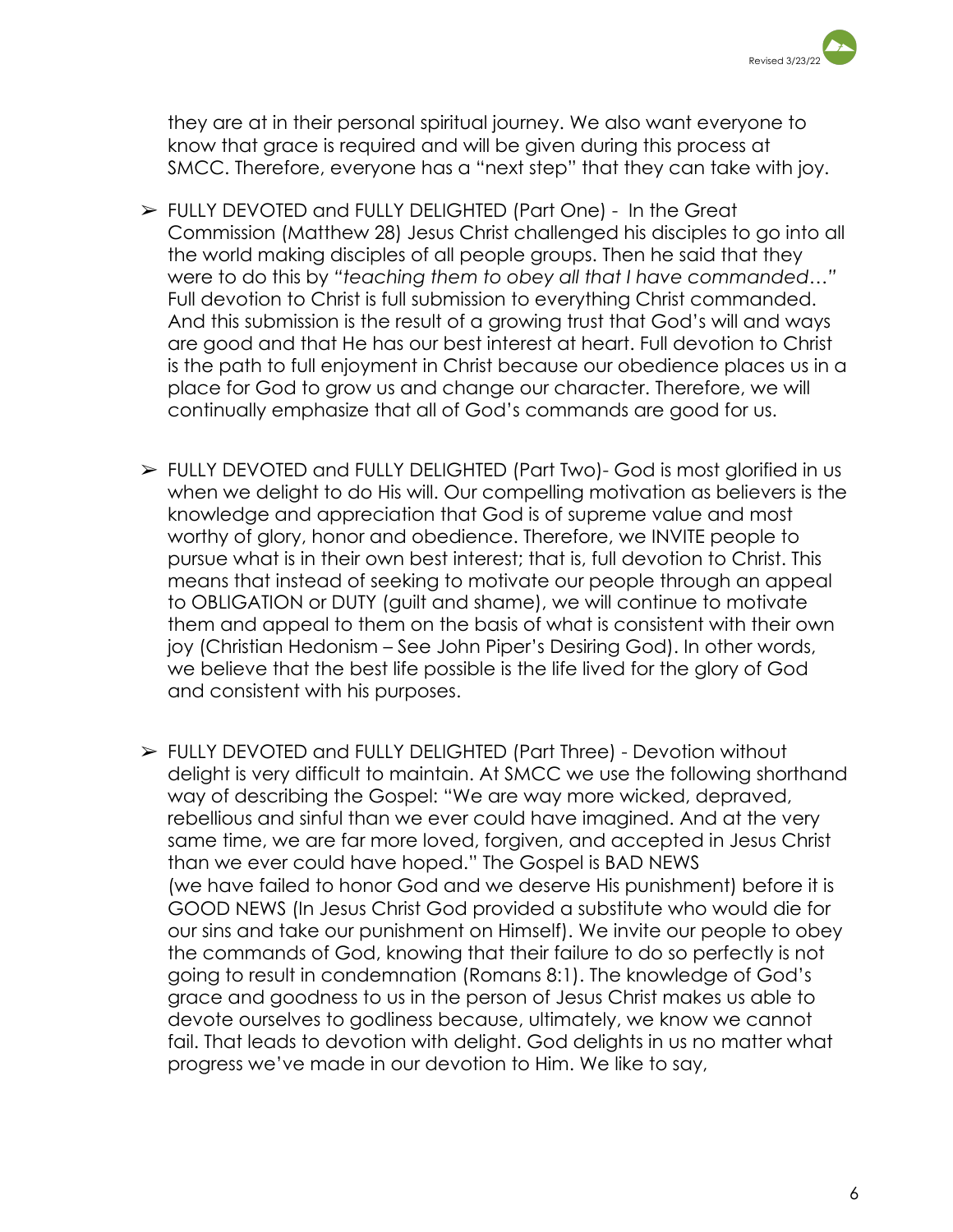

"There is nothing I could do to get God to love me more or less." He simply loves all of us that belong to Him by faith.

## **Our Strategic Vision = A Particular Kind of Church**

## **Strategic Objective #1: An IRRESISTIBLE CULTURE**

One of the things that makes SMCC unique is our commitment to developing a COMPELLING or irresistible CULTURE. We believe that Mormons are more committed to a CULTURE than to a set of theological concepts. Therefore, it is imperative that we give them a SUPERIOR culture to call home. This culture is best described as a culture full of GRACE and TRUTH (see John 1:14). This culture full of grace and truth stands in stark contrast to what most people experience in the Mormon culture they left.

**Our SMCC cultural values:** These are the values that make us "distinct" from other good churches and help us form the culture needed to fulfill our Mission. We seek to make SMCC a place where …

## **1. The members VALUE and SERVE the GUESTS.**

This is contrary to the experience of both members and guests at most churches. Unfortunately, there is a gravitational pull toward doing church for the INSIDER. This means, in most churches they take care of those who pay the bills. And in those churches, if anyone has to walk away, it won't be the member…after all, they believe, it's their church. In contrast to that, we want our guests to feel valued and we want them to know that we have been expecting them. The best way for a member to enjoy the ministry at SMCC is to join with SMCC in helping as many people as possible take their next step in becoming FDFD. This all starts with them VALUING the guest.

## **2. Everyone can BELONG BEFORE they BELIEVE.**

At SMCC we want a culture that is inviting for guests. This means that they can feel at home before they believe like us. Jesus is known for this; the people who were nothing like Him liked to be around Him. We want the same thing said about us. This means we use language that is easy for everyone to understand. We also address the OUTSIDER and not just the INSIDER in our sermons. We recognize that for many people the Bible is new and the lessons it teaches might not be self-apparent. Also, it is important to us that we limit our freedom so that the new person is not "weirded out." We won't do anything that unnecessarily freaks them out or causes them to experience a cringe moment. Again, these people are our guests and we want them to feel at home.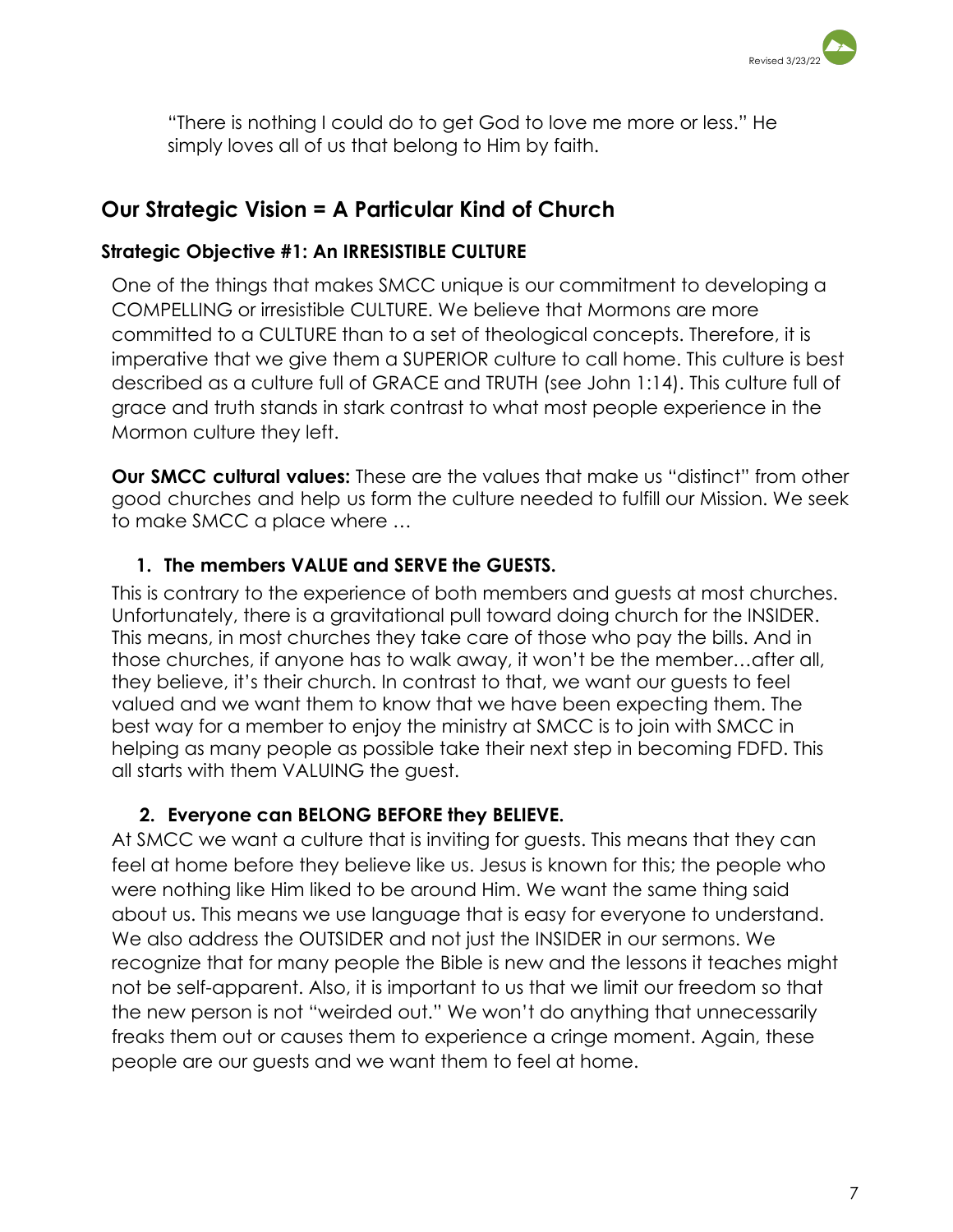

## **3. Maturity is measured by HOW WELL we LOVE God and others.**

At SMCC we try to value what Christ valued supremely; love. Christ summarized all the commands found in the Old Testament with two: Love God and love others. He added one more command regarding how we might love others; we are to love others in the same way that Christ loved us (John 13:34). This means that for SMCC to be irresistible we must all ask ourselves one question: "What does (Christ's) love require of me?"Jesus also said that "outsiders" will know we are His disciples if we love like He loved. We, of course, love knowledge and insight; and we seek to become as wise in the scriptures as possible. Therefore, the driving motivation behind everything we communicate is not about winning an argument as to who is right theologically. It should be clear to all who come to SMCC that we are committed to speaking the truth, and at the same time, it should be even more apparent that we are committed to loving them. We will move forward in ministry asking the question, "What does love require of me?"

**4.We trust the PROCESS in which GOD CHANGES us from the INSIDE OUT.** At SMCC we have made a commitment to love people instead of trying to change them. No one likes to feel like they need to change in order to feel accepted. So the acceptance by us comes first, then we invite people to get involved in environments and relationships where God can change them. Instead of trying to change people we believe that there are 5 faith catalysts God uses to grow His people:

- Practical Teaching
- Personal Ministry
- Private Disciplines
- Providential Relationships
- Pivotal Circumstances

We want God to do His work in our people's lives without them feeling like they need to impress us. This leads to change from the inside out.

## **5. The truth of the BIBLE is explained in a HELPFUL and HOPEFUL way.**

At SMCC it is very important that we are faithful to the intent of scripture in everything we communicate. We work hard at "getting it right" or "faithfully handling the word of truth."(2 Timothy 2:15: *Do your best to present yourself to God as one approved, a workman who does not need to be ashamed and who correctly handles the word of truth.)* In supplying the believer with the Holy Spirit and the Word of God, we believe that God has given us everything we need to be successful in our walk with God. (2 Tim 3:16-17: *All Scripture is*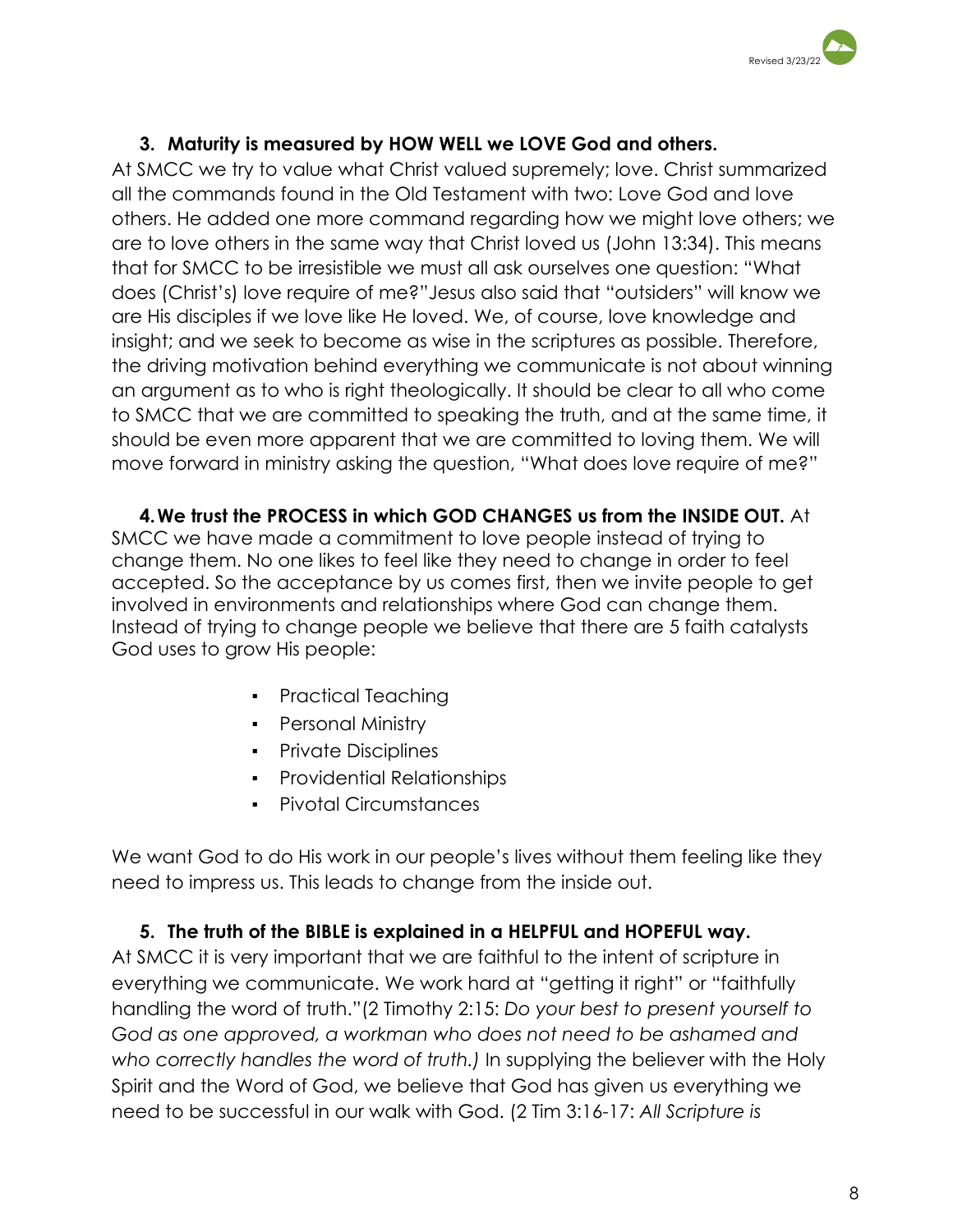

*God-breathed and is useful for teaching, rebuking, correcting and training in righteousness, 17 so that the man of God may be thoroughly equipped for every good work.)* Not only do we want to be Biblical, we also want to be as **HELPFUL** as possible. This means we try to give our people practical next steps or insights or wisdom to put into practice. Maybe the most important thing for our former LDS attenders is that we try to be as **HOPEFUL** as possible. These are people who have been beat up and abused by a very controlling and shaming false religion. Some, for the first time when coming to SMCC, have heard a message of hope – the idea that there is nothing they can do to earn God's favor; and once they are His, there is nothing they can do to lose God's favor.

### **Strategic Objective #2: Develop IRRESISTIBLE ENVIRONMENTS**

When we are successful at creating irresistible environments at SMCC, all people will feel valued, that we were expecting them, able to learn and connect with God and others.

- ➢ Because we focus on creating (and "quality controlling" environments) we will discipline ourselves away from trying to control people. No one likes to be seen as someone who needs FIXING. One of our cultural values is that we trust God to change people. By offering compelling, healthy and attractive environments, we make room for God to do His thing. What we seek to communicate to all those that come to SMCC is this, "We have taken the time and expended the energy for you to enjoy an appropriate environment for you to take your next step in your walk toward FDFD." Therefore, all the environments at SMCC are to be as "inviting" as possible.
- ➢ When we focus our energies on creating irresistible environments, we fulfill our (the staff and leadership's) part of the INVEST and INVITE approach to evangelism. We want our people to be proud enough of each environment at SMCC that they want to invite friends and family to church. Our evangelistic program: those who call SMCC home invest in redemptive friendships and invite those friends to church. They trust those that have a role in creating each environment that their guests will not find anything "cringe worthy" or offensive. The three things we want a guest to be able to say after visiting one time is: 1." I really enjoyed it." 2. "I understood everything." 3." I think I could do this."
- $\geq$  Church growth is something we cannot control, but there is something we can control and that is our effort in creating excellent, appropriate and consistent environments. Therefore, we will make all our church environments INTERESTING and ENJOYABLE — just like God is interesting and enjoyable.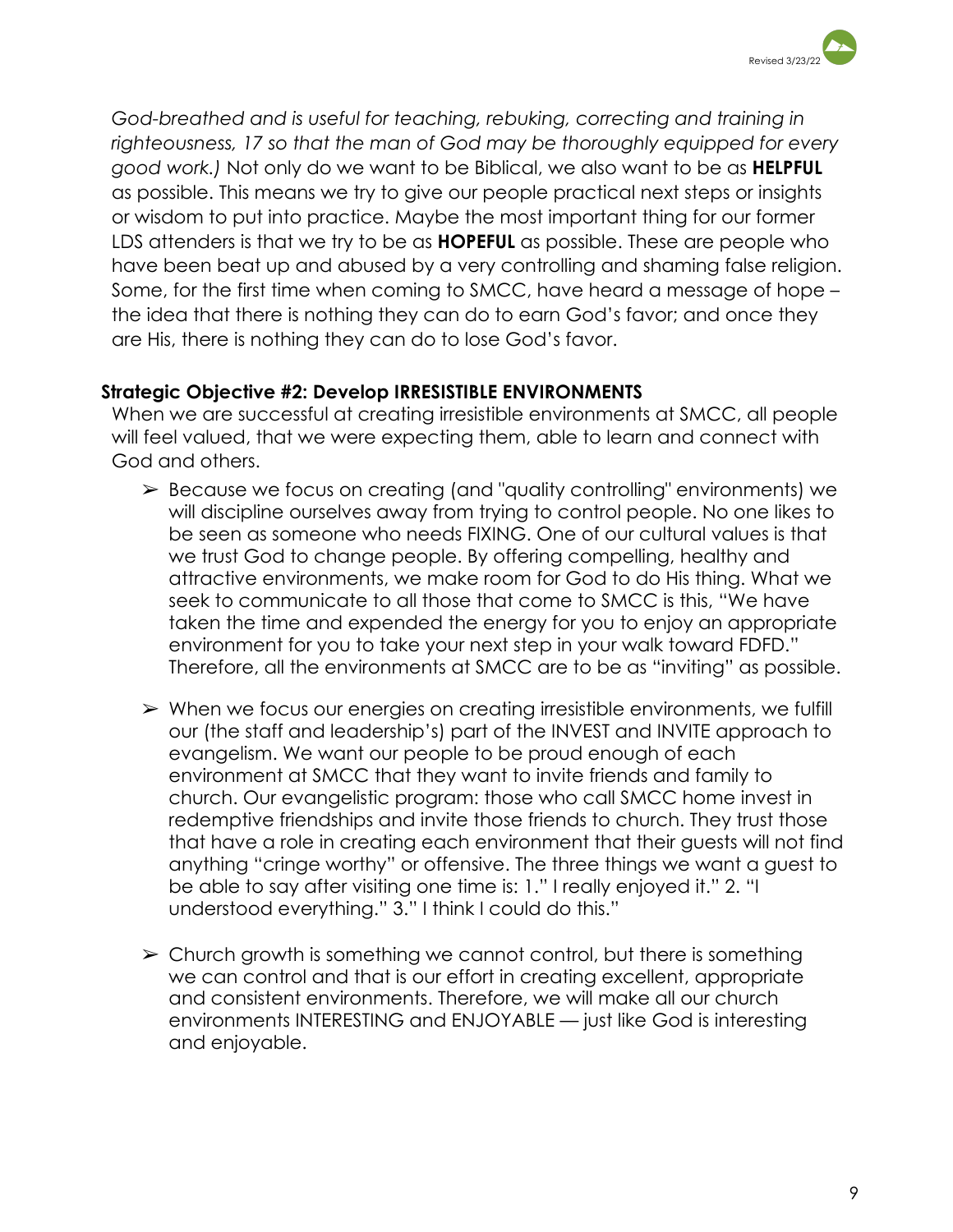

- o The adult environments will often be themed to correspond to the sermon series. The message series' are designed to help people connect with God, with each other, grow in Biblical wisdom and develop Christ-like character. They will always provide content for small groups discussions. We will seek to provide the best music and worship environment possible by…
	- Singing songs that are theologically correct.
	- Singing songs that can be sung by most people.
	- Singing songs that have a contemporary feel.
- o We want our children to drag their parents to church, so the children's environments will be fun, safe, and clean. A child in these environments should want to come back, bring a friend, and love their teacher / volunteer staff.
- o Our Youth environments will encourage age appropriate fun, development of relationships and next step with God. They will enjoy their own music and teaching time that is geared to who they are and who we want them to become. The Sunday morning youth environment is enjoyable for everyone, with teaching geared toward those that believe in Christ. The mid-week youth environment is geared toward Christians, with more small-group interaction. The youth camp environment is geared for all, including the teaching.

## **Strategic Objective #3: Communicate GRACE and TRUTH with everyone, all the time.**

Unfortunately, many churches communicate truth in such a way that it is harsh and suffocating to the outsider. The solution to this problem is not to downplay truth so that everybody feels comfortable holding on to "their truth" with no appreciation or submission to God's truth (the opposite problem) - churches that do this have a warped sense of grace, thinking it means you can be good with God and not trust Him or His Word, which is unbiblical.

**Question:** What does it mean for us to communicate with "grace?"

**Answer:** It means that we…

- Start with where our people are presently. We don't make them climb into our world of ideas and understanding; we make the effort to understand them and communicate in ways that "put the goodies on the bottom shelf".
- We respect their journey and do not require that they make decisions that they are not confident that they are ready to make.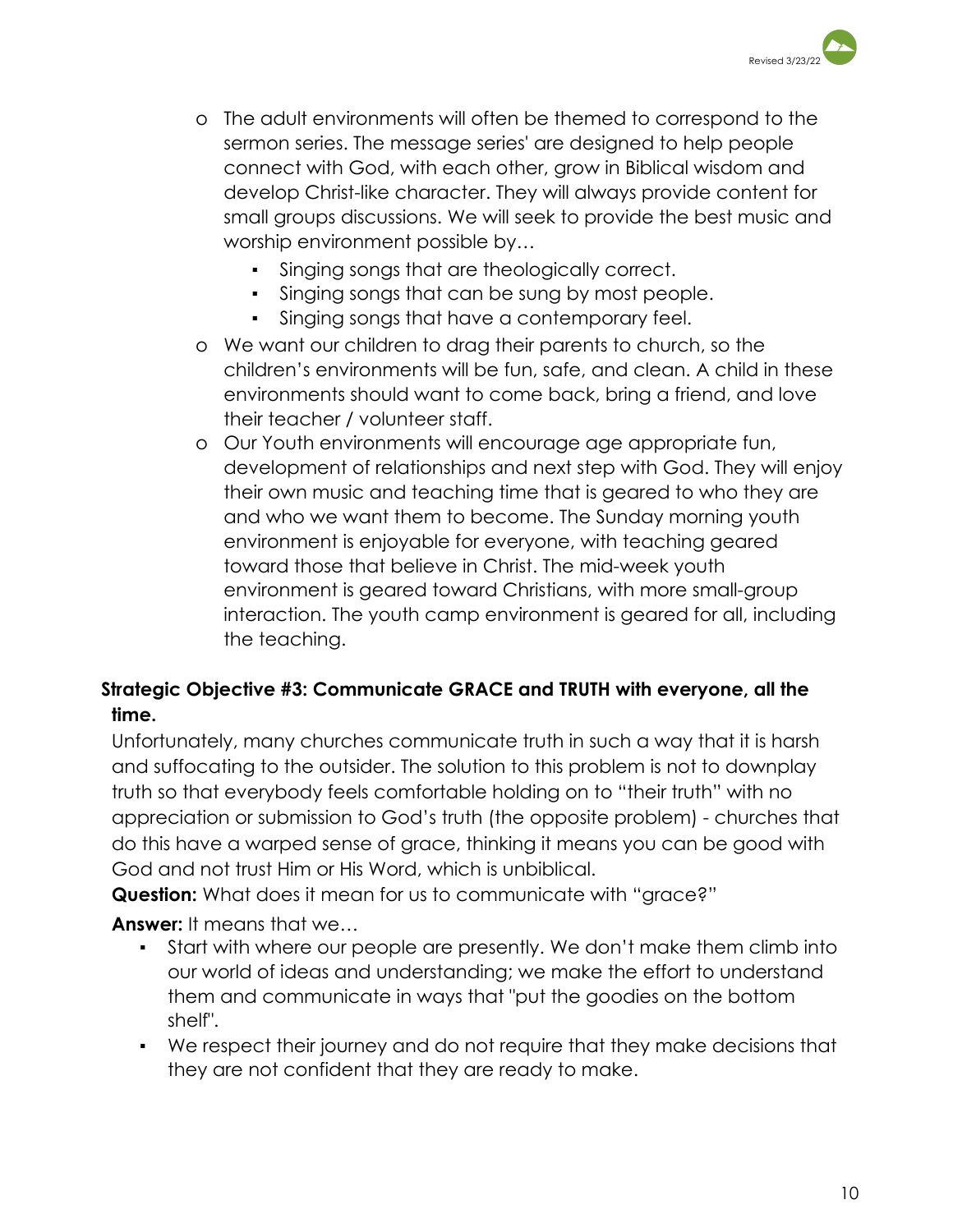

▪ We communicate unconditional love – from God to them and from us to them.

**Question:** What does it mean for us to communicate with "truth?" **Answer:** It means we…

- Declare whatever corresponds to reality. Scripture is the best source we have to judge what is true and not true.
- We understand that reality can be difficult to deal with; therefore, we communicate truth in helpful and hopeful ways.
- We do not believe that our "perception" is our "reality." Reality is reality and perception may or may not correspond with that.
- Truth is our friend. When we live in the light (truth) we will glorify God and experience freedom.
- Truth is not "relative." It is timeless and transcends culture.
- When we don't know, we say, "I don't know." It is very important that we communicate that there are things we simply don't know instead of being dogmatic on subjects that are not clear in scripture.
- We will never "bait and switch" anyone for any reason, ever (ie promote an event as something that it is not instead of what it is REALLY MEANT TO BE).
- We will not "over-promise" (hype an element of our church, an event, a speaker, or anything else) and "under-deliver."

## **Platform Communication:**

- **▪** We will not speak about Mormonism directly, but will correct LDS theology on a regular basis without mentioning the source of that aberrant theology.
- **▪** We want skeptics, atheists, the unchurched and agnostics to hear the Gospel, therefore we will preach with their questions and concerns in mind, even if they aren't in the room yet. When we speak to people who aren't in the room yet, those people will eventually enter the room (and may hear the message online). Our church will become a safe place to bring a doubting, disinterested or agnostic friend. When they show up we hope that they understand that we were expecting them. If they find the message helpful the first time, they're likely to come back a second time and even bring someone else along. They might even say, "It's like you were talking directly to me." Even the Christians in the room will slowly pick up on something; they will learn from us how to have a conversation with their non-Christian colleagues, family members and neighbors.

## **Interpersonal Communication:**

▪ Communicate with accuracy, authenticity, sensitivity and clarity; as emotionally and relationally intelligent adults.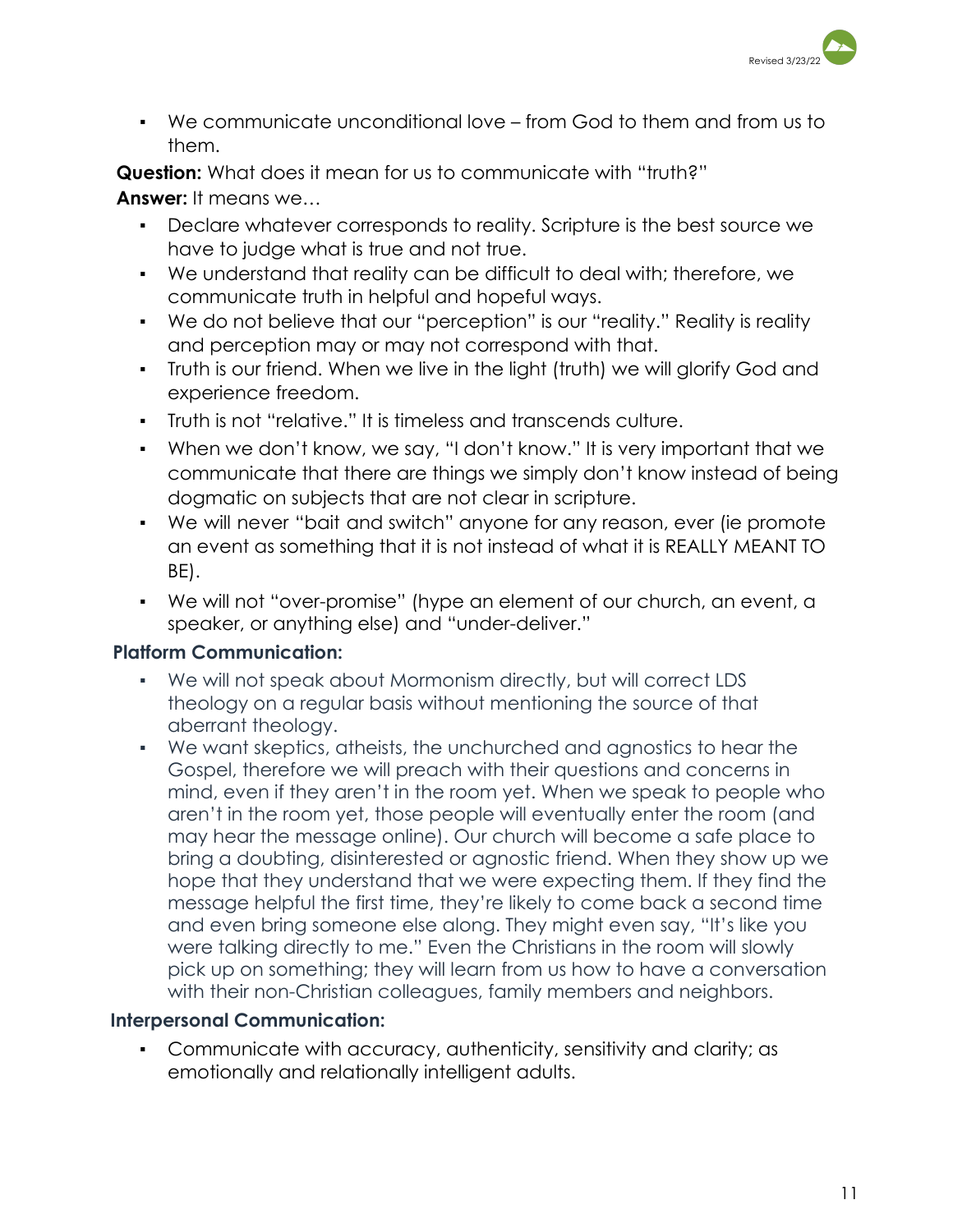

- Convey to those under our care that we have their best interest at heart as well as the interests of the Kingdom.
- Operate as people accountable to God and His Word who make wise decision based on what the Bible says and Godly counsel, not as people who "feel" their way through life (We avoid language like, "God spoke to my heart the other day…" or, "I feel like it was God's will that I …").
- Be life-giving and "non-adversarial" in the way we approach conflicts with others.
- Be interested and curious with all people.
- Listen and ask questions.
- Don't expect non-Christians to act like Christians.
- **•** Tell the truth and own your failures.

## **Strategic Objective #4: An Irresistible Volunteer Experience**

We believe that our volunteers are the key to a successful ministry future at SMCC. Therefore, volunteer Teams at SMCC get the highest percentage of each staff member's time and energy. We pay staff that are highly capable in each area of ministry, but that doesn't mean that the staff member's primary responsibility is to DO the ministry. We hire staff to BUILD TEAMS. The staff member's #1 responsibility is to recruit, train and motivate others to DO the ministry.

We believe that serving in some capacity as a volunteer is good for people. In other words, we give our people a gift when we give them something meaningful to do that will grow the Kingdom of God at SMCC. With that in mind, it is the staff person's responsibility to develop an irresistible volunteer EXPERIENCE in which we…

- Strive for excellence in all that we do.
- Carry out worship services, ministries, events and meetings that ...
	- Reflect the interests and needs of our target audience in all our programming and communication decisions.
	- Develop programming that is excellent, interesting, and personal; demonstrating that a great deal of thought and preparation has been put into each event, class or environment.

It is also essential that we develop TRUST from our volunteers by treating them with RESPECT. This is accomplished by providing each volunteer with…

- 1. A HEALTHY ministry team. All the same criteria we use to measure the health of our SMCC staff should be used to measure the health of a volunteer team. (See Strategic Objective #5)
- 2. An opportunity to GROW SPIRITUALLY. We are not recruiting people to simply do a job. We have to see their role as a volunteer at SMCC as part of God's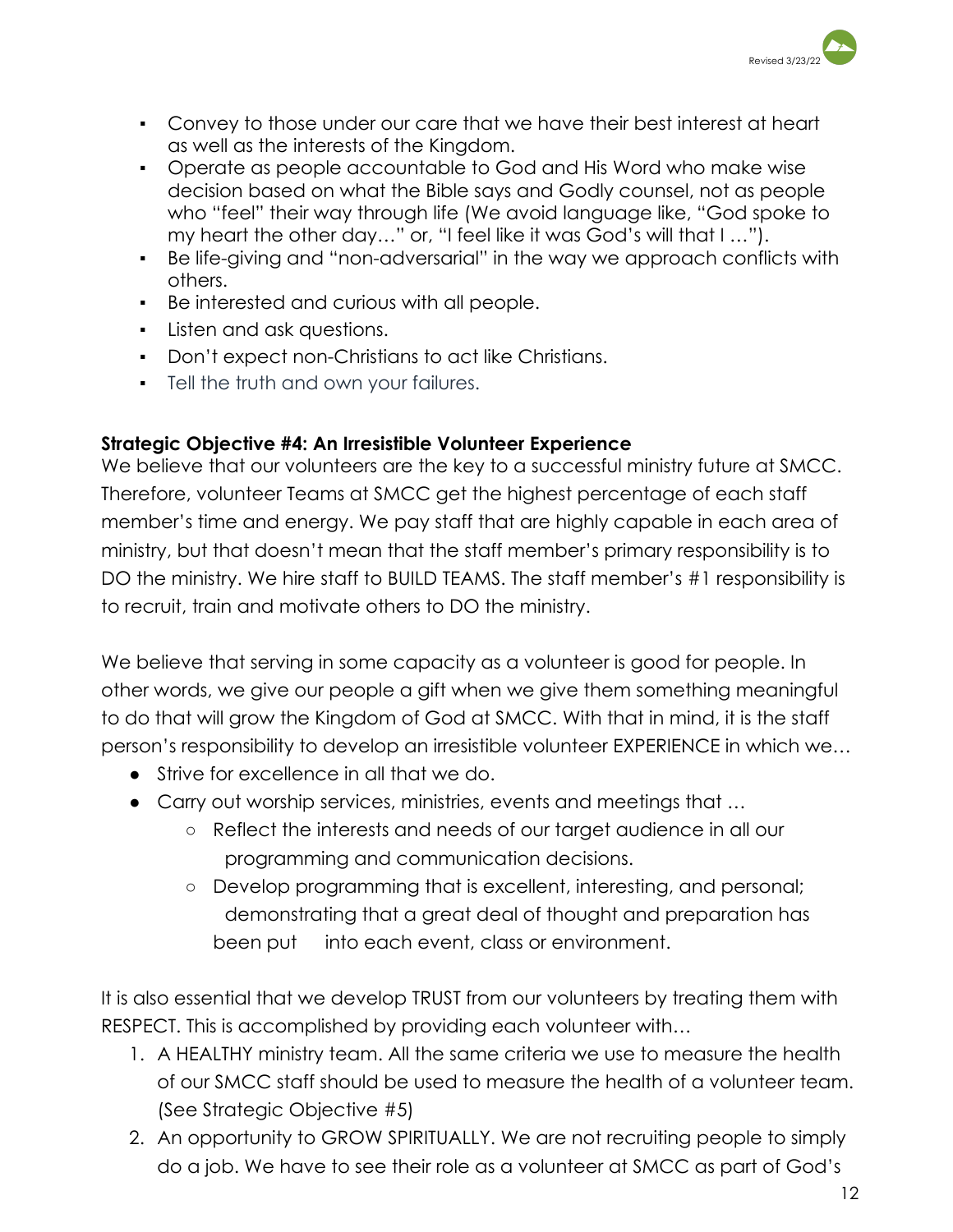

growth plan for them. Special time and effort is to be invested into each volunteer's spiritual growth. The last thing that we want a volunteer to feel is that they are simply a MEANS to accomplish OUR ENDS. We INVEST in our volunteers, we don't USE THEM.

- 3. An opportunity to develop the SKILLS needed in order to be successful. Along with this, we will give them the correct materials, tools, and equipment in order to be successful.
- 4. An OUT. We do not expect our volunteers to serve for more than SIX MONTHS without an opportunity to either step off their current team and / or serve in another capacity. This means that a staff member will check in with each leader of a volunteer team at a minimum of every six months in order to get constructive feedback, encourage them, and to thank them.
- 5. A CHALLENGE big enough for them to be passionate about. It is essential that our staff be able to CAST VISION for the mission, vision and values of SMCC in such a way that it creates buy in from volunteers. In casting vision it needs to be clear to the volunteer as to how what they do impacts the overall mission of SMCC.
- 6. A well ORGANIZED ministry plan and environment. This means that the scheduling of volunteers is done accurately and in a timely manner. It also means that there are enough volunteers on the team so that no one volunteer feels overwhelmed.
- 7. Personal ATTENTION. This is especially true for how we engage high capacity TEAM LEADERS.

Strategic Objective #5: We will continue to develop a STAFF CULTURE that is healthy and life-giving. We believe that we will never see maturity and joy in our congregation unless we first develop those qualities among our staff. Our goal is to make employment at SMCC the BEST JOB each person has EVER HAD. In order for that to be true we need a staff culture that is filled with people who are committed to...

- ➢ Continuous incremental IMPROVEMENT. In order to achieve this as an organization we encourage every staff member to MAKE IT BETTER. All observations and suggestions as to how we can make SMCC better are welcome.
- ➢ An ALL IN or WHATEVER IT TAKES attitude. We are looking for all staff to see what they do at SMCC as more than a job. We want each employee to take what we do here PERSONALLY.
- $\geq$  Communicate as EMOTIONALLY HEALTHY ADULTS. This means we...
	- Are able to ask for what we need, want, or prefer clearly,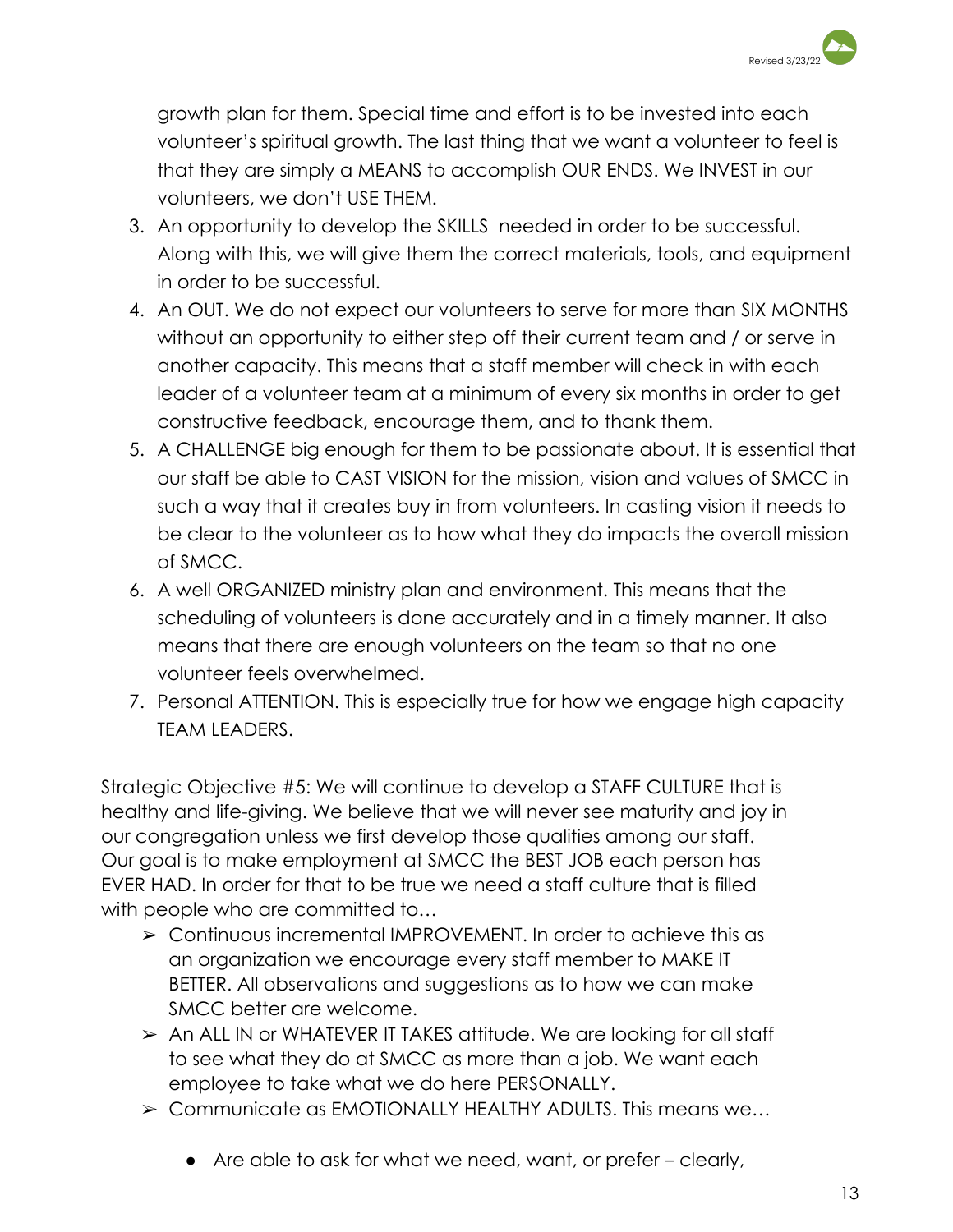

directly and honestly.

- Recognize, manage, and take responsibility for our own thoughts and feelings.
- When under stress, state our own beliefs and values without becoming adversarial.
- Respect others without having to change them.
- Give others the room to make mistakes and not require them to be perfect.
- Appreciate people for who they are the good, the bad, and the ugly – not for what they give back to us.
- Accurately assess our own limits, strengths, and weaknesses and then freely discuss them with others.
- Have the capacity to resolve conflict maturely (calmly) and negotiate solutions that consider the perspective of others.
- $\geq$  Bring your BEST SELF to work: spiritually, emotionally, relationally, financially and physically. This is important since our personal life interacts with everyone else's professional life.
- $\geq$  BE REAL. At SMCC we want people on staff to be able to trust that each person they work with have no hidden agendas, aren't passive aggressive, and everything they say can be trusted.
- ➢ OWN IT. If every staff member owns their mistakes and failures, then it frees others to do the same.
- ➢ Remain RELATIONAL. We must value relationships at a higher level than the solution to the problems we face.

In order for us to develop an excellent staff culture at SMCC and for this to be the best job an employee of SMCC ever had, it is important that a staff member at SMCC have a supervisor that...

- 1. Gives regular constructive feedback about the job they are doing.
- 2. Receives opportunities to learn and grow in skills related to their responsibilities specifically and interpersonal work, generally.
- 3. Receive encouragement to manage a proper work / life balance that includes periodic breaks and vacations.
- 4. Recognizes when "above and beyond" behavior is achieved.
- 5. Shows compassion when an employee is dealing with difficult circumstances.

In order to elevate the staff culture at SMCC we are looking for employees that…

- 1. Have a HEART for God's people. We want people on the team that love others.
- 2. Gets RESULTS. We are a high expectation organization in that we take very seriously the need to be good stewards of all the resources that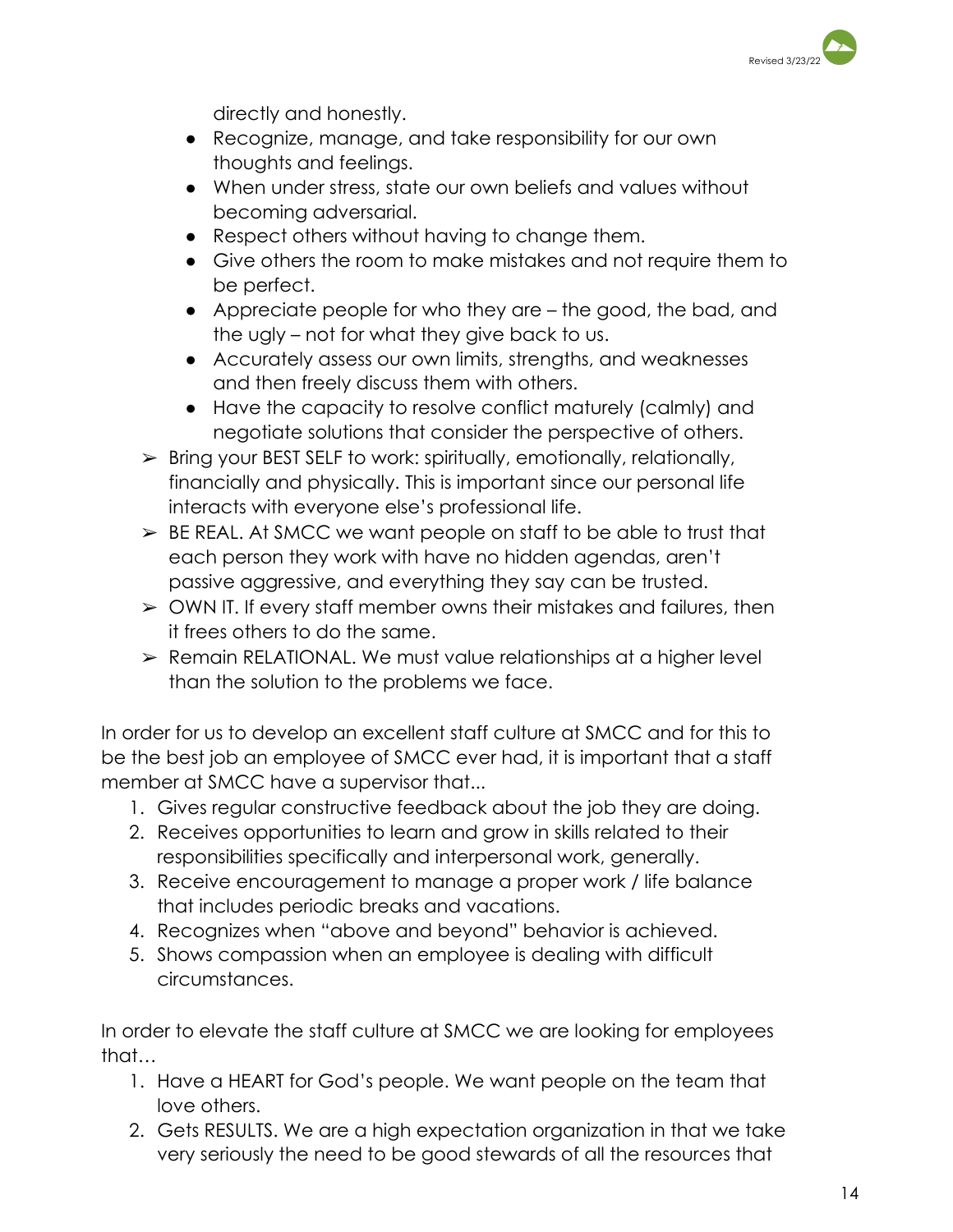

are entrusted to us by God's people. Part of this stewardship is having staff people that are excellent at achieving the desired results of an excellent ministry.

- 3. Are High ENERGY. We want people that have a PASSION for ministry at SMCC.
- 4. Have TEAM BUY-IN. We want staff members who want to see the organization win, not just themselves.
- 5. A TEACHABLE spirit. We are looking for staff members that are humble enough to learn from others and from God.
- 6. EMOTIONAL strength. We are looking for staff that can help carry the load of ministry with the rest of the team.
- 7. RELIABILITY. We want to be able to count on staff members when it really counts.
- 8. PROTECTION of the ministry. We are looking for staff members who will have the back of the others on staff, and especially their leaders.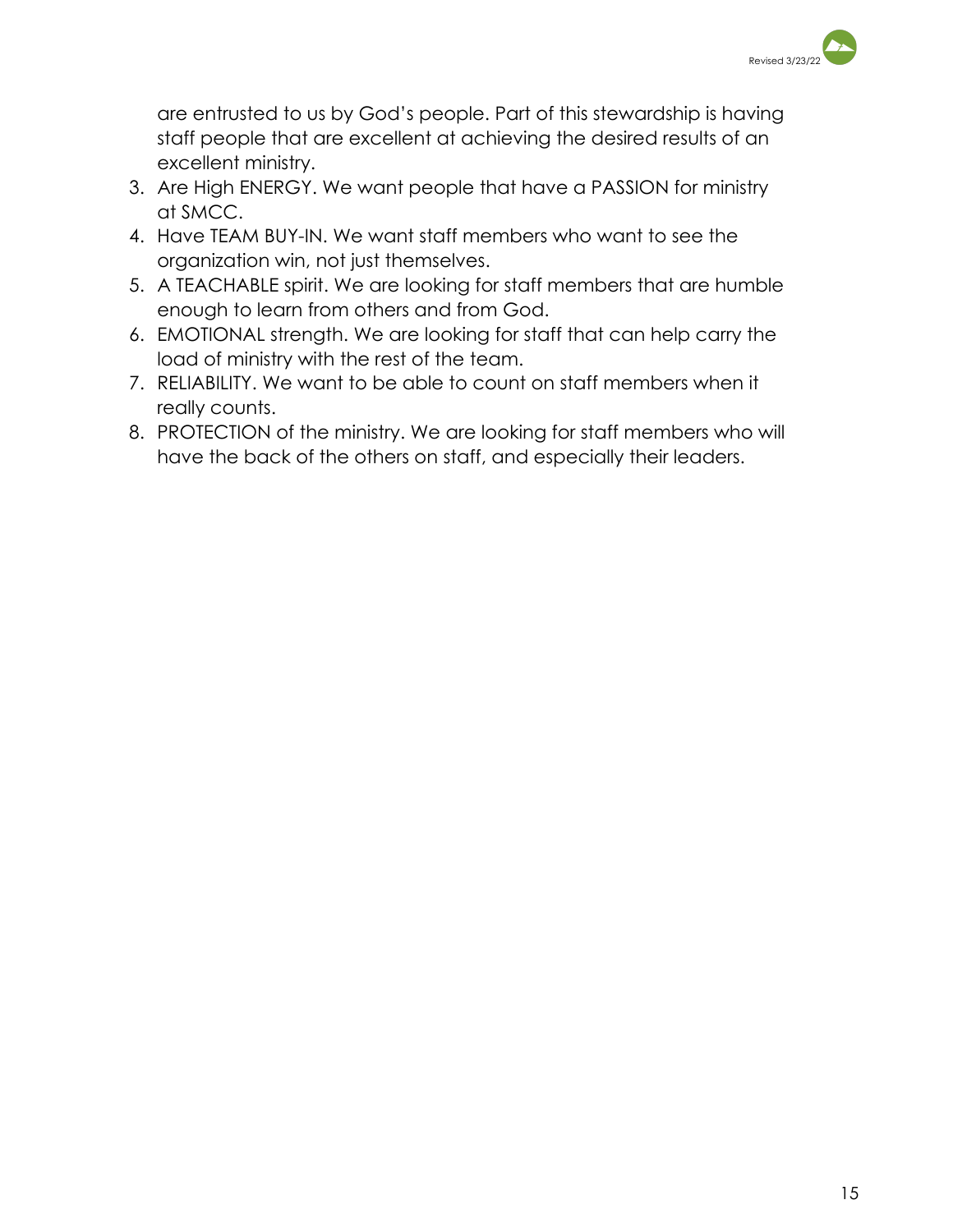

# **Appendix**

## **OUR BELIEFS**

We believe the Bible to be inspired and infallible, and as such, the supreme authority in faith and life.

We believe that there is one God, eternally existing in three persons - Father, Son (Jesus Christ) and Holy Spirit.

We believe that Jesus Christ, by offering Himself on the cross, paid the penalty of man's sin, and all who receive Him by faith are born of the Holy Spirit and thereby become children of God.

We believe in the present ministry of the Holy Spirit, by whose indwelling the Christian is enabled to live a godly life.

We believe in the resurrection of both the saved and the lost - those that are saved to the resurrection of eternal life and those that are lost to the resurrection of condemnation and eternal separation from God.

We believe in the spiritual unity of all believers in our Lord Jesus Christ, as He is understood from the Bible alone, regardless of denomination affiliation.

We believe that baptism is an outward sign of an inward reality demonstrating that a person has a new life in Jesus Christ and the recognition of the living presence of the Holy Spirit.

We believe that our purpose for living is to glorify God by enjoying Him forever.\*

### **Pending elder approval;**

\* This includes partnering with God within our station in life to bring the potential for spiritual and physical flourishing to every person, family, city and nation.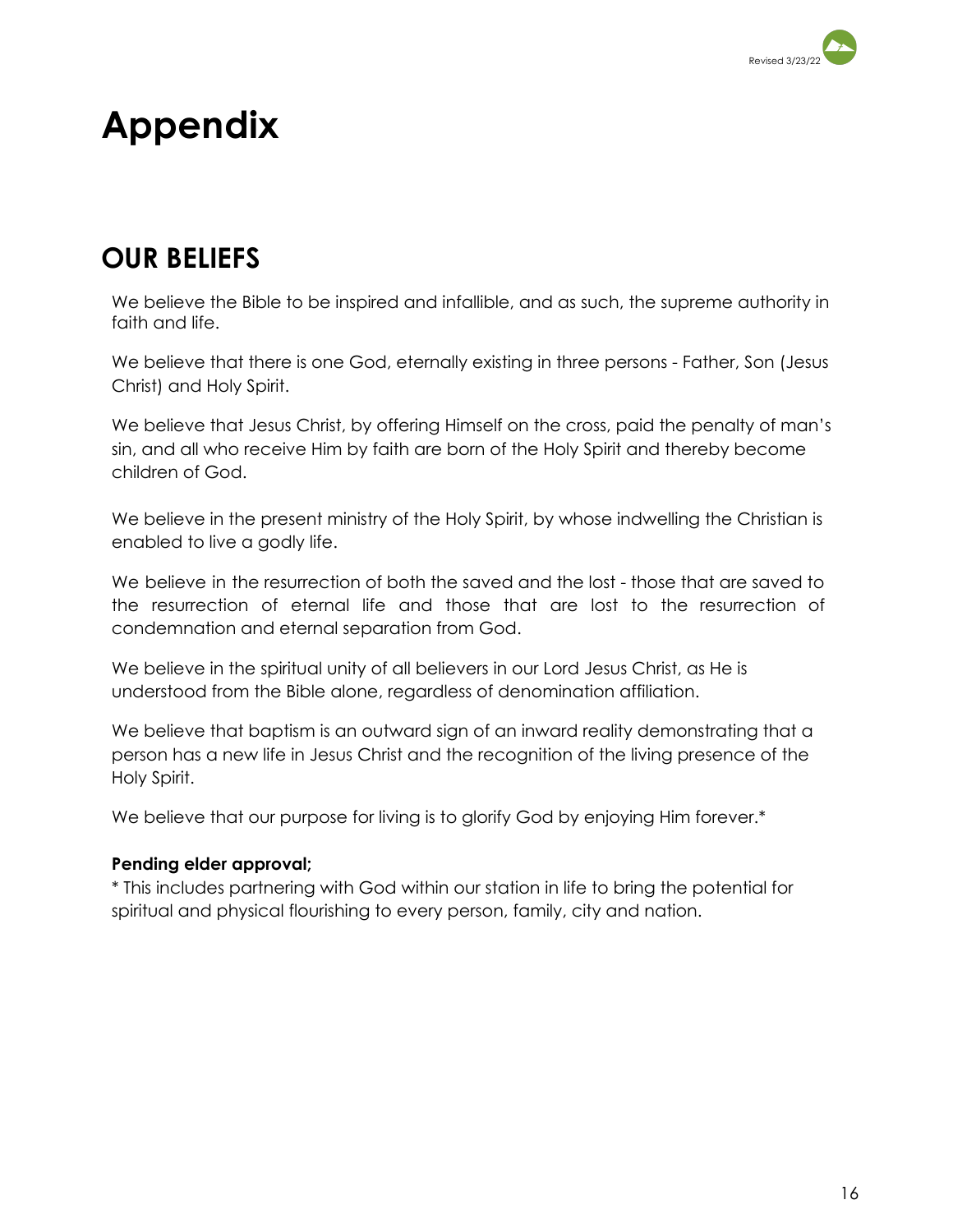

## **FUNDING**

### **Definitions**

**Account:** An "account" is a physical designation for holding cash assets at a financial institution. SMCC maintains bank accounts and other deposit accounts at various approved financial institutions.

**Fund:** A "fund" is a conceptual designation for cash assets that will be used for a specified purpose(s). Cash designated as part of a "fund" is held in one or more accounts. For example, cash designated for the SMCC Reserve Fund may be held in multiple accounts at multiple approved financial institutions.

### **SMCC Funds**

The SMCC Way is financially sustained through various funds. The SMCC by-laws endow the Elder Board with the authority to create funds, approve policies to manage the funds, and remove funds. Currently, the SMCC Elder Board has approved the following funds:

- 1. Operating Fund
- 2. Greater Things Fund
- 3. Reserve Fund
- 4. Benevolence Fund
- 5. Missions Fund

This Appendix will further define the sources and uses of money that inhabits each of these funds.

### **Operating Fund**

There is one operating fund for the church. Cash for this fund is held in one bank checking account.

Sources of cash for the Operating Fund are:

- Tithes and offerings received from attenders at all campus
- Cash received from attenders to cover specific ministry expense (eg. Bible study materials, etc.)
- Special support funding given to SMCC by other organizations
- Proceeds from facility rental
- Proceeds from sales of products or services provided by SMCC (ie. the breakfast café')
- Investment income (ie. bank account interest)
- Any other undesignated donations or income not specified for another fund

Uses of cash for the Operating Fund are: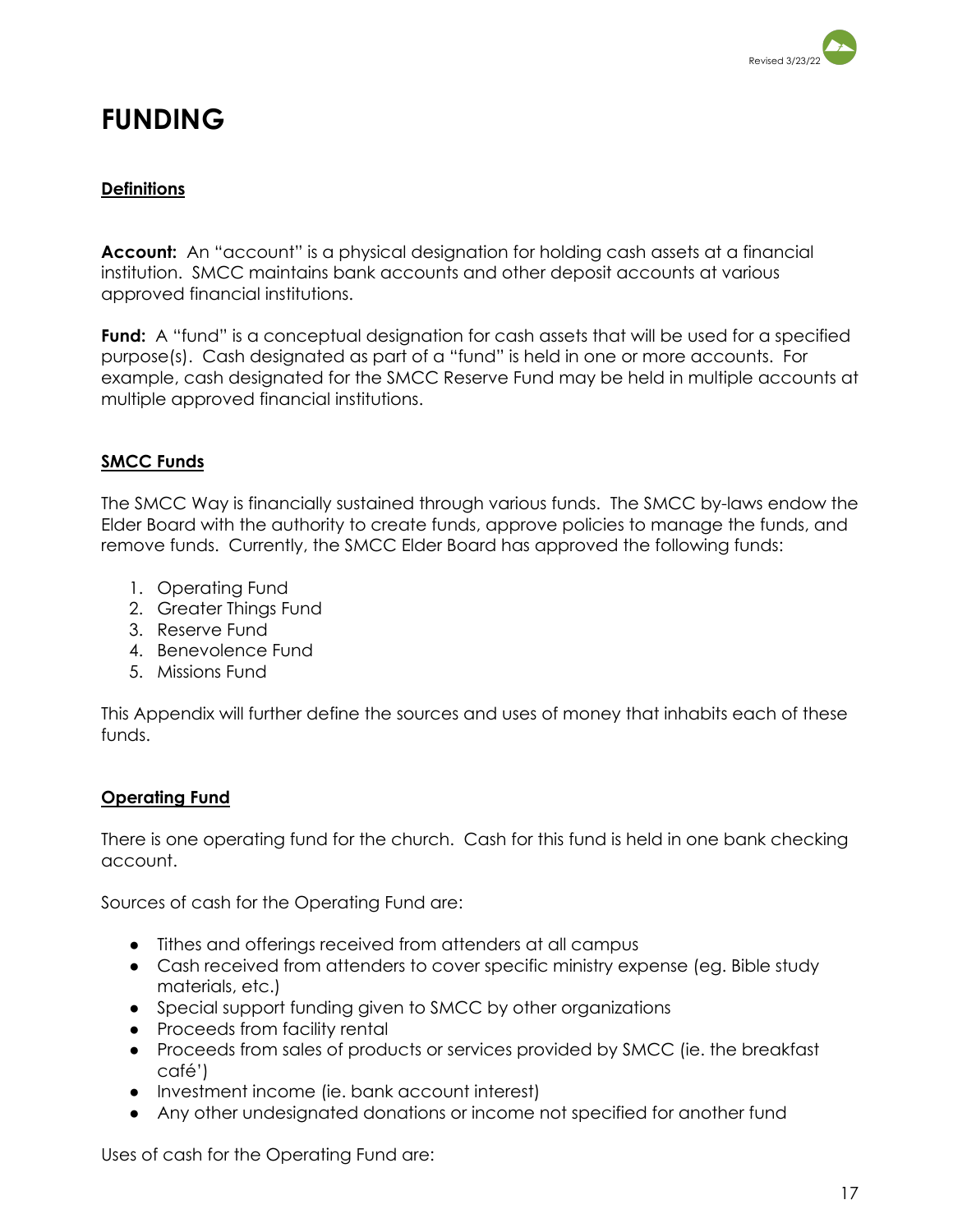

- All operating and capital expenses incurred by an SMCC campus
- All operating and capital expenses incurred by SMCC that benefits all campuses

### **Greater Things Fund (GTF)**

Sources of cash for the GTF are:

- Special offerings by SMCC attenders who want to contribute to the mission of SMCC in excess of a tithe given to their campus
- Capital campaigns authorized by the Elder Board to raise cash for specific capital projects
- Campus income in excess of the cash required to cover a campus' expenses and Reserve Fund obligations

Uses of cash for the GTF are:

- Seed capital for launching a new SMCC campus
- Subsidy funding for SMCC campuses whose campus expenses exceed their campus income
- Capital funding for special projects as designated by the Elder Board

#### **Reserve Fund**

SMCC maintains one churchwide reserve fund; not separate reserve funds for each campus. SMCC desires to keep as a minimum two months of churchwide operating expenses and \$0.50 per square foot of owned real estate in the Reserve Fund for emergency use only. Elder Board approval is required to release cash from the Reserve Fund. Once such approval is granted the Elder Board will simultaneously develop a plan to cut expenses to match income BEFORE the Reserve Fund is depleted of cash.

Sources of cash for the Reserve Fund are:

- Excess funds accrued in the Operating Fund or GTF may be transferred to the Reserve Fund when authorized by the Elder Board
- Capital campaigns authorized by the Elder Board to raise cash specifically for the Reserve Fund

Uses of cash for the Reserve Fund are:

- Operating expenses when a severe imbalance exists between operating income/expenses AND no cash exists in the GTF to subsidize the imbalance
- Capital expenses incurred by an unexpected breakage of costly but necessary systems to operate SMCC facilities (eg. an HVAC system breakage)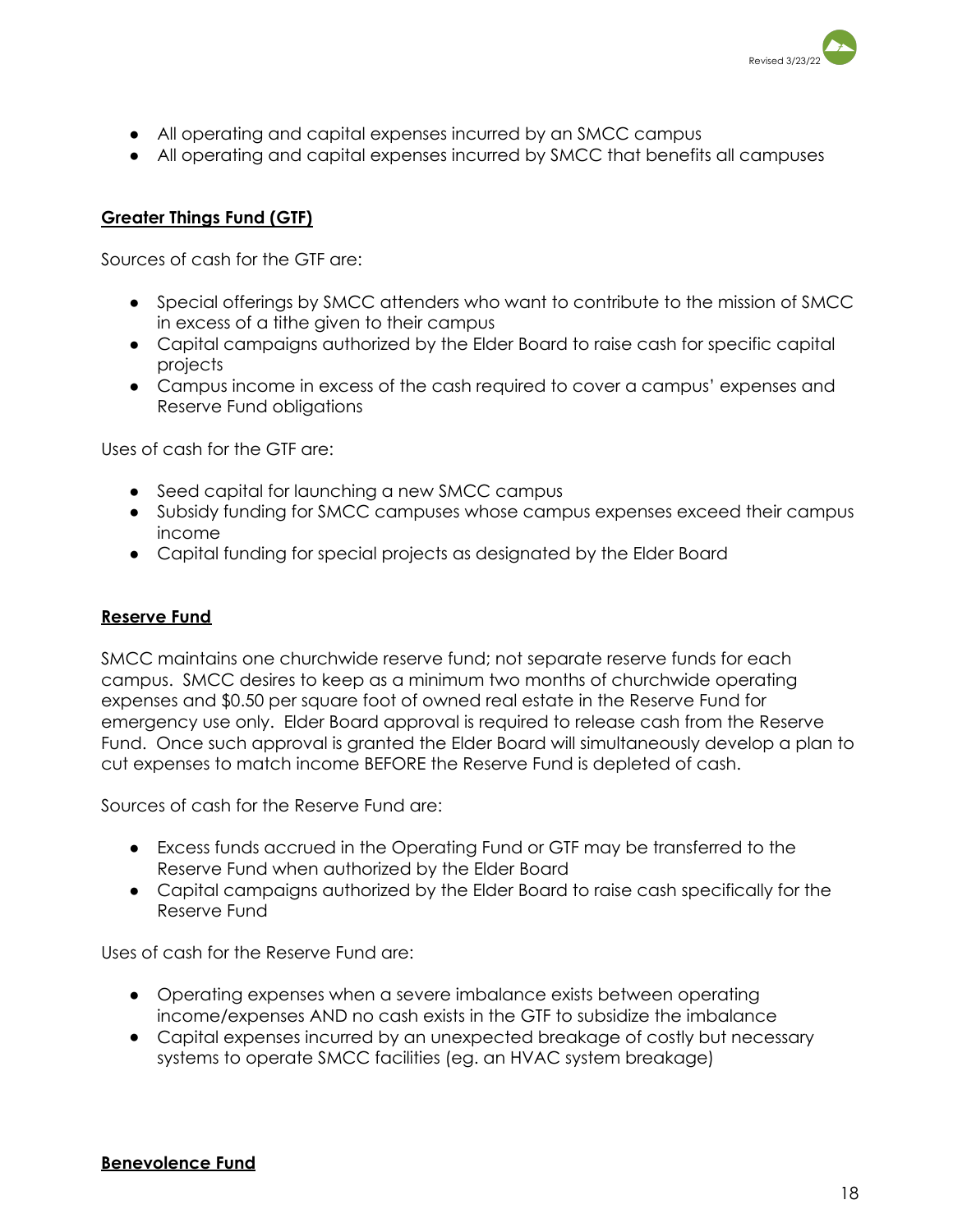

Sources of cash for the Benevolence Fund are:

● Special donations by SMCC attenders specifically designated for the Benevolence Fund

Uses of cash for the Benevolence Fund are:

● Financial assistance given to specific people or families experiencing unusual financial hardship. See the SMCC Benevolence Policy for the specific requirements and authorizations needed to release cash from this fund.

#### **Missions Fund**

The Missions Fund is a "pass-through" fund meaning that the total cash donated to this fund totals the authorized expenses for this fund specified in the uses of cash section below.

Sources of cash for the Missions Fund are:

● Special donations by SMCC attenders designated for a specific missions-related organization or designated for a mission trip sponsored by SMCC

Uses of cash for the Missions Fund are:

- Donations to specific organizations supporting Christian missions-related activities
- Expenses related to mission trips sponsored by SMCC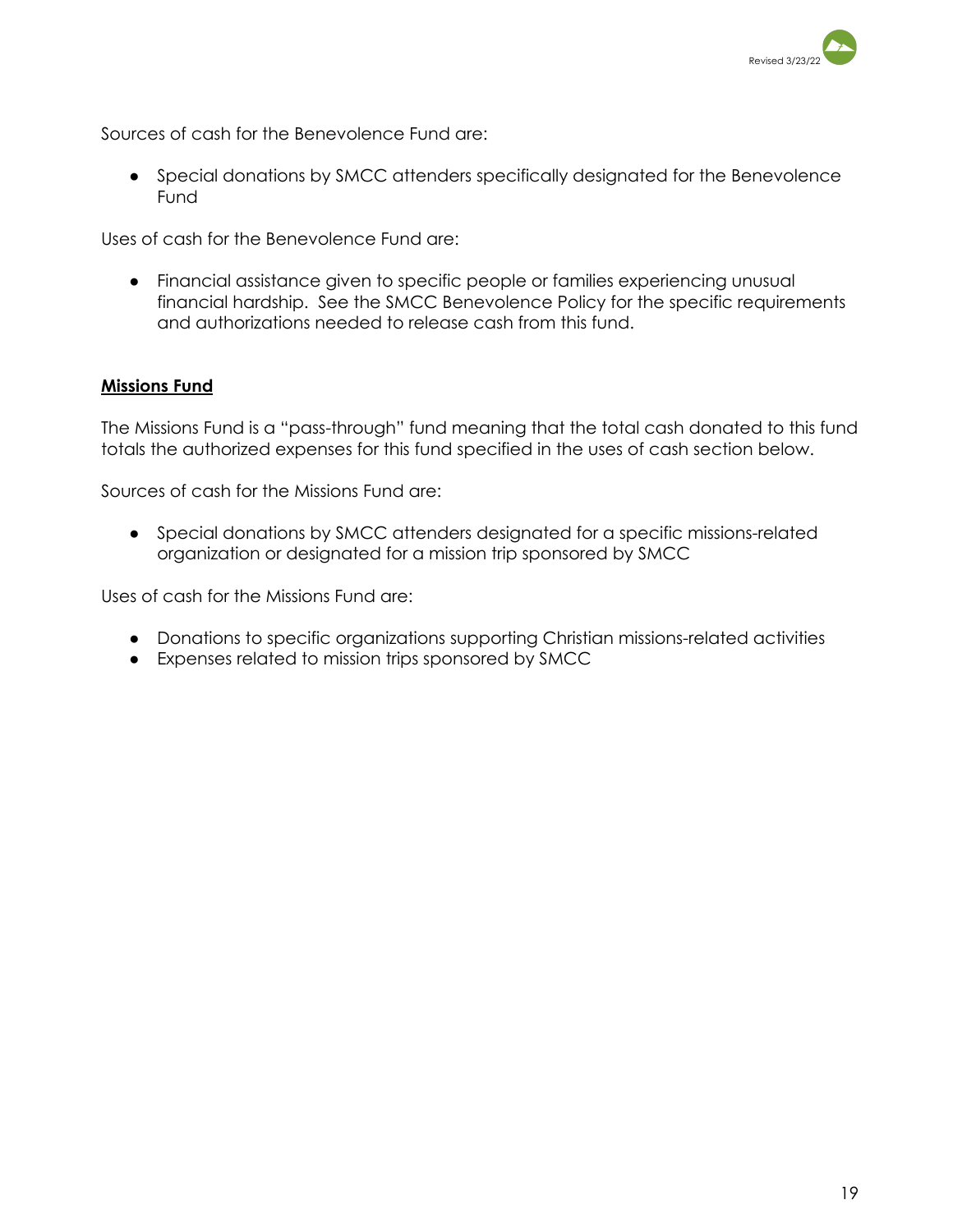

## **GOVERNANCE**

### **Purpose**

Healthy church governance begins with a strong trust relationship between the Elder Board and church staff. Clarity regarding Elder Board responsibilities and Lead Pastor responsibilities significantly contributes to building trust between the Board and the staff. At SMCC we employ a "Pastor led, Elder protected" governance model within our multi-site church. The current corporate bylaws of SMCC defines the duties and qualifications of the Elder Board and the Lead Pastor within this governance model. This Appendix further defines the relationship between these two roles. The goal is to bring clarity to these roles thus facilitating a well governed church.

If anything in this appendix contradicts or conflicts with the SMCC bylaws, the bylaws always take precedence.

### **Biblical Foundation**

The New Testament provides the core foundation for the role of an Elder in 1 Peter 5:1-4. This passage serves as the elder job description – "shepherd of the flock". It also defines the leadership approach of an elder – "not lording it over those entrusted to you, but being examples to the flock". The New Testament also defines the qualifications to serve as an elder in 1 Timothy 3:1-7 and Titus 1:6-9. Since we believe the Bible to be inspired and infallible, and as such, the supreme authority in faith and life, we believe anyone serving as an elder at SMCC must meet these Biblical qualifications and serve in the manner these passages prescribe. In addition, an SMCC elder must tithe to SMCC.

### **Organizational Foundation**

SMCC is a multi-site church. While there are several different models of multi-site churches, we have tailored our multi-side model to effectively fulfill our redemptive potential in Utah. The SMCC multi-site model has the following characteristics:

- 1. An Elder Board consisting of a plurality of elders primarily responsible for defining our mission, vision, and core values and maintaining our doctrinal integrity.
- 2. A Lead Pastor responsible for executing the SMCC mission by managing daily operations, leading the staff, maintaining a healthy staff culture, implementing ministry programming, and teaching.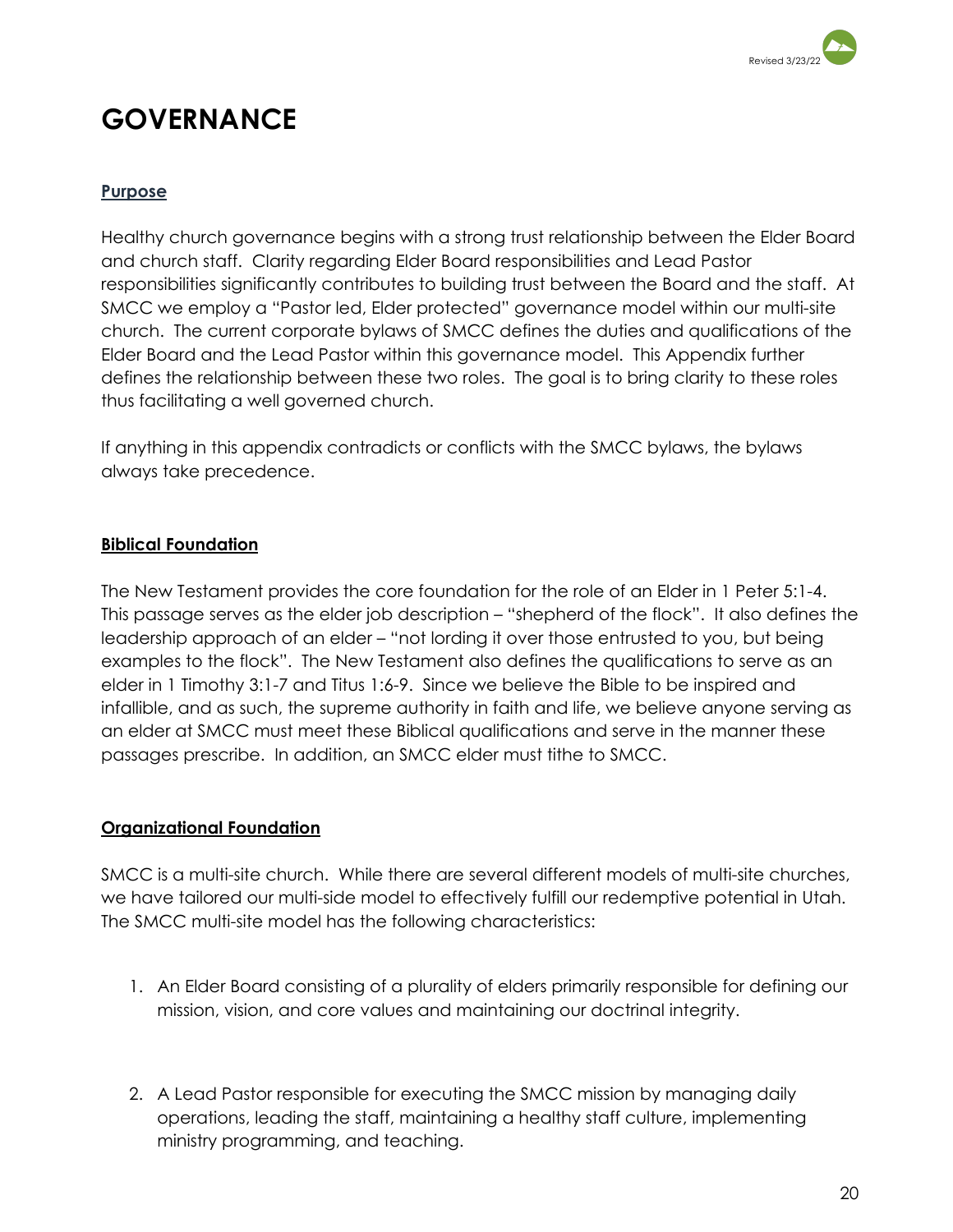

- 3. An executive team supporting the Lead Pastor and providing centralized support for the church.
- 4. Physical "brick and mortar" locations (campuses) led by a Campus Pastor. Each campus is owned and operated by SMCC. A campus never operates independently or autonomously from SMCC, "The SMCC Way", or the leadership of the Lead Pastor and Elder Board.
- 5. Partner churches not owned or operated by SMCC. These churches voluntarily adopt our Statement of Faith and enjoy using content produced by SMCC. Partner churches are not governed by the SMCC Elder Board but are subject to the terms and conditions of the SMCC Partner Church Agreement.
- 6. All funds donated to SMCC belong to SMCC and not to an individual campus. As a new campus grows, we expect enough donations from the campus to sustain the campus ministries, proportionally support the central staff, and help fund the expansion of SMCC.

Understanding the above helps us frame our "Pastor led, Elder protected" governance model.

### **Pastor Led, Elder Protected**

To understand what we mean by a "Pastor led, Elder protected" governance model, we must define what decisions belong to the Elder Board and what decisions belong to the Lead Pastor. Think of this as two "lanes of authority". In one lane the Elder Board is responsible for "driving" (making decisions) and in the other lane the Lead Pastor is responsible for "driving" (making decisions).

The Elder Board "lane" is defined in Article 5, paragraph 5.1 of the Amended Bylaws of SMCC. It lists specific governance duties that require Elder Board action. These duties are called the "enumerated powers" of the Elder Board. These enumerated powers are given to the Elder Board so they can **PROTECT** the church primarily from financial ruin, legal peril, doctrinal error, or ethical impropriety. Any decisions or policies related to these duties must be made by the Elder Board. It is the Lead Pastor's responsibility to bring before the Elder Board all issues requiring Elder Board action. It is then the Elder Board's responsibility to act, make decisions, or create written policies to resolve these issues.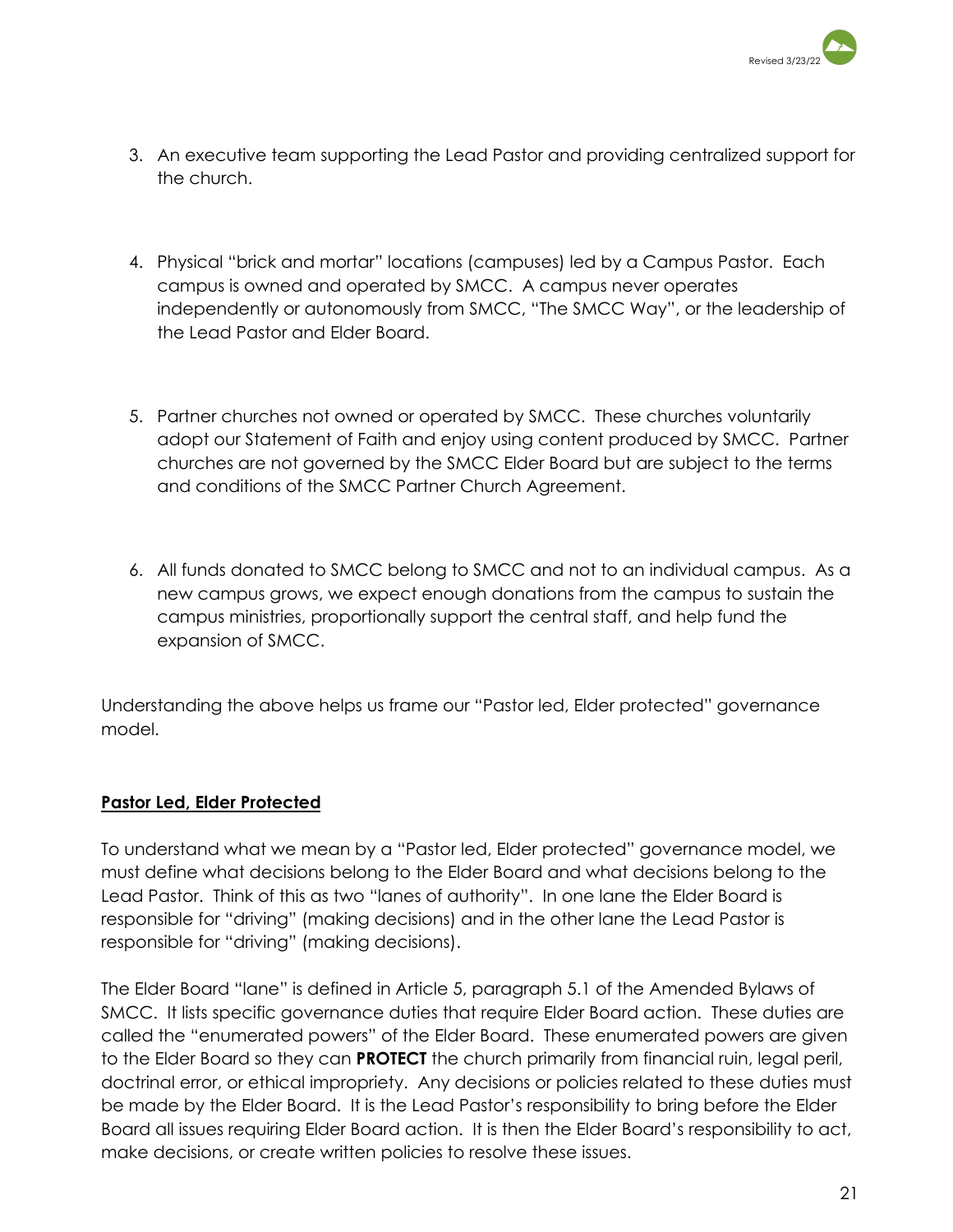

All other issues, decisions, or actions that do not fall within the enumerated powers of the Elder Board are, by definition, in the Lead Pastor's "lane". He has the authority to **LEAD** on all such issues, decisions, or actions so long as his actions do not infringe on an Elder Board enumerated power or contravene any policy issued by the Board .

A final thought on this topic. When discussing controversial topics or making difficult decisions the Elder Board and Lead Pastor will build trust with each other by first agreeing in whose "lane" the decision resides.

### **Policies vs. Systems/Processes/Procedures**

Another key element of a "Pastor led, Elder protected" governance model is clarity regarding the difference between policies and systems/processes/procedures.

### *Policy*

A policy is a written document that defines specific rules or parameters related to an enumerated power of the Elder Board. Policies are written and approved by the Elder Board and must be followed by the staff. Often, the Elder Board will consult with and seek input from the Lead Pastor (who may also seek input from the staff) while a policy is being developed. But ultimately the Elder Board must approve policies and the staff must adhere to them. A well written policy states WHAT must happen within the organization.

### *Systems/Processes/Procedures*

Once a policy has been issued by the Elder Board, it is the Lead Pastor's responsibility to implement the policy throughout the organization by crafting systems, processes, and/or procedures that ensure the policy is followed. A well written system/process/procedure defines HOW a policy will be enforced.

In short, a policy defines the "what" and a system, process, or procedure documents the "how". Policies are issued by the Elder Board. Systems, processes, and procedures are issued by the Lead Pastor (or his designees).

### **Elder Board Makeup**

We strive to have an Elder Board that consists of at least one man from every SMCC campus. The purpose for this approach is to have Elders who can speak directly to the mood and overall health of each campus. This also allows someone with direct knowledge of a campus to speak into an issue related to the campus. It allows for an "insiders" perspective. However, an Elder must first and foremost consider the well-being of the entire church regarding any issue before the Board – even if what's best for the church in the long-term is not what's best for his campus in the short-term. As an example, an Elder should not vehemently advocate for financial resources for his campus if utilizing those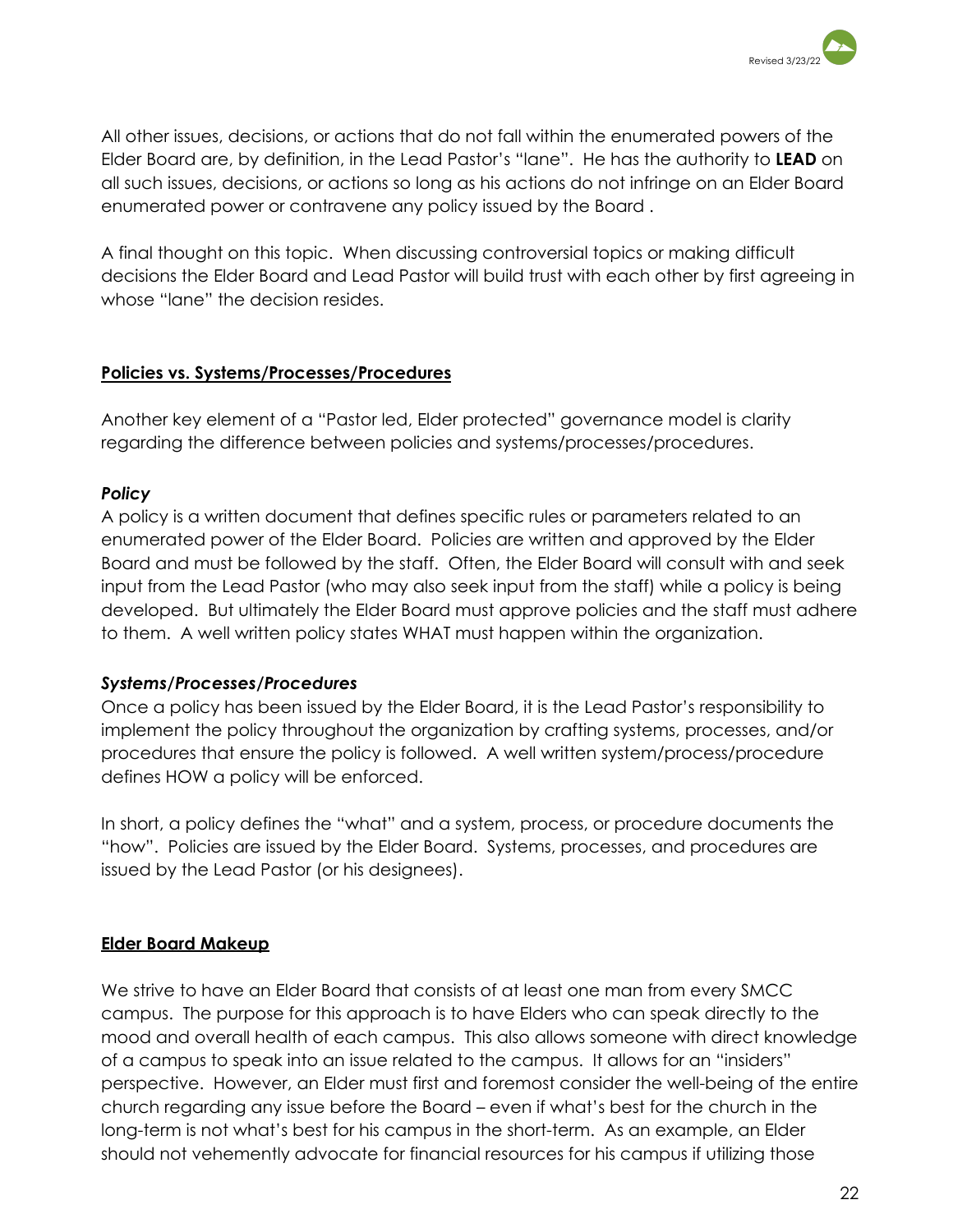

financial resources elsewhere will promote the most growth and expansion of SMCC.

#### **Campus Pastor - Campus Elder Relationship**

Let's begin this section by defining what should NEVER be a part of relationship between a campus elder and a campus pastor:

- The campus elder is not the campus pastor's boss. A campus elder should never issue directives to the campus pastor nor say anything that contravenes direction the campus pastor has received from their manager.
- The campus elder is also not the Lead Pastor's "boss". No elder has the authority to issue any directives unless they are acting in concert with the entire Elder Board. Only the Elder Board, acting as a plurality of Elders, may provide direction to the Lead Pastor.
- The campus elder should never express any disagreement with decisions made by the Lead Pastor or executive team. Instead, the elder should address these disagreements with the Lead Pastor and/or the Elder Board.
- The campus elder should be careful to not "lord his position" over the campus pastor in an effort to unduly influence the campus pastor in areas that are simply the personal preferences or stylistic preferences of the campus elder. Rather the campus elder should be quick to support his campus pastor when the campus pastor has made a reasonable decision that may not have been the personal preference of the campus elder.
- The campus pastor should never complain to their campus elder about decisions made by the Lead Pastor or executive team. Instead, the campus pastor should dialogue directly through their supervisory chain of command regarding their dissatisfaction.

Next, let's define appropriate components of the campus pastor – campus elder relationship: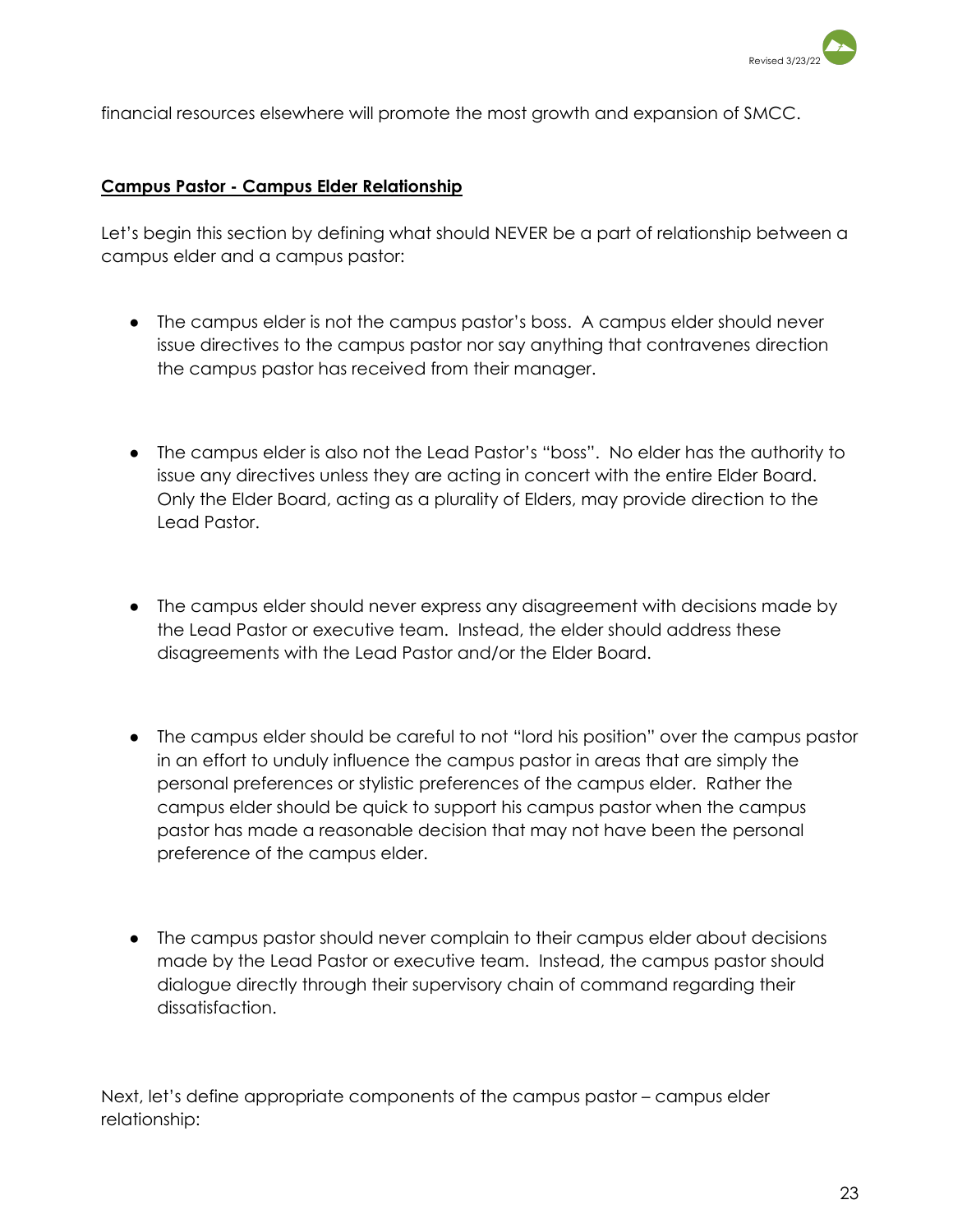

- A campus pastor can receive a great deal of help by listening to the feedback of his Elder. An Elder should be used as the "eyes" and "ears" of the Pastor regarding what is REALLY going on in his congregation. Sometimes it is difficult getting a read on how people are feeling, what is not working, or what people are experiencing regarding teaching, ministry programming, and other aspects of the campus. A wise campus pastor asks for and listens to this feedback from his Elder. Obviously, no one has perfect discernment, but this feedback can lead a pastor to pay attention to areas of concern based on this feedback.
- A campus elder should be a major source of encouragement and friendship for his campus pastor. Such a relationship shows a shared passion for the things of God and establishes trust. The campus pastor and campus elder should be committed to each other's success as a person (family life, business, other pursuits) and as a Christian. Mutual encouragement seems like it should be a natural benefit of this relationship.
- A campus pastor should receive and value the counsel of his campus elder regarding what the elder observes about campus ministry and the character of the campus pastor.
- A campus pastor and campus elder should form a "team" showing a united front to the campus attenders. Any disagreement between the campus pastor and campus elder should be addressed behind closed doors.

### **Summary**

- 1. Healthy church governance begins with a trust relationship between the elder board and church staff.
- 2. Trust is built when there is clarity and unity regarding what decisions require Elder Board action and what decisions rightly belong to the Lead Pastor.
- 3. The Elder Board issues policies designed to protect the church. The Lead Pastor (or his designee) implements these policies via systems, processes, or procedures.